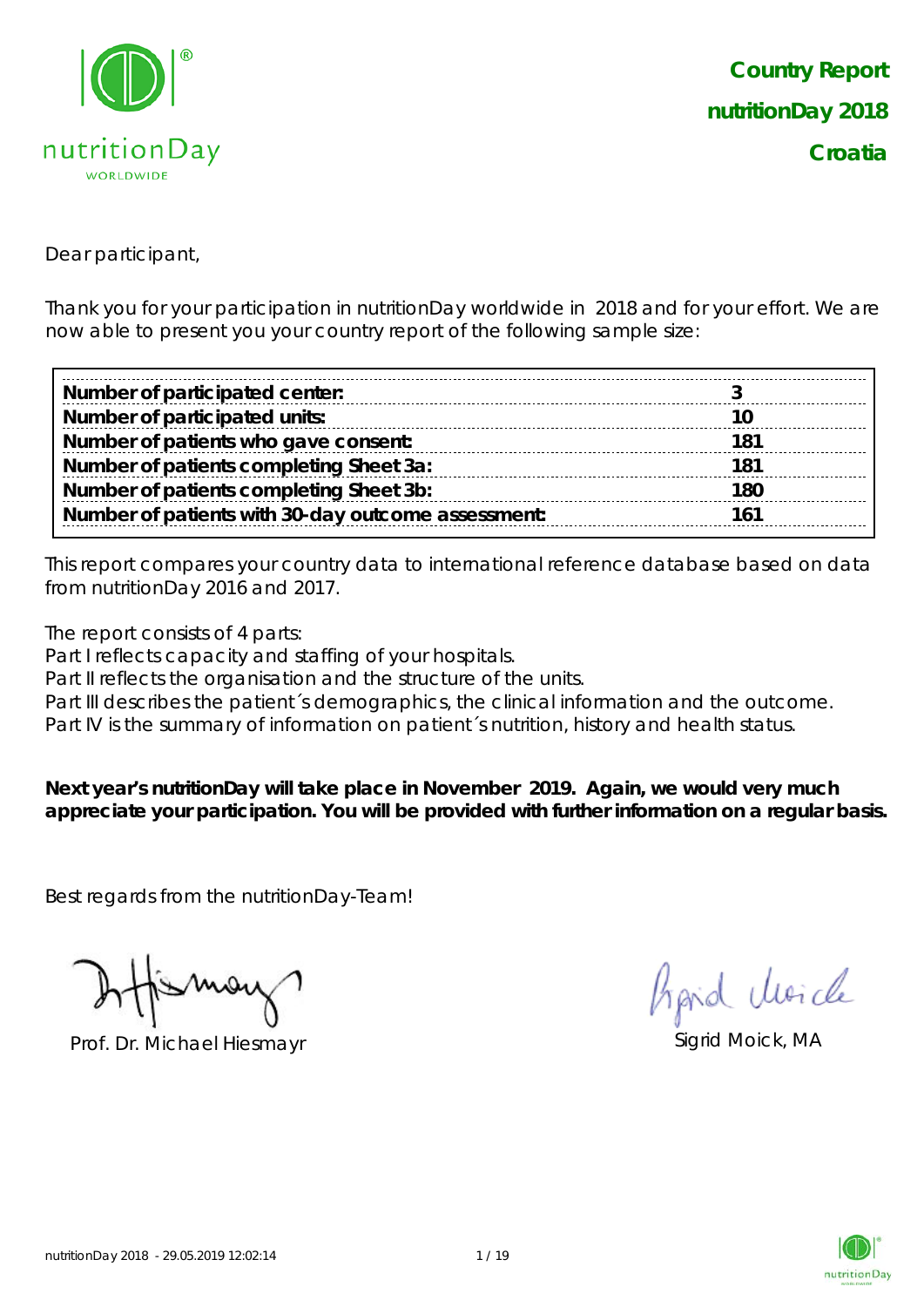## *I. Hospital capacity and staffing ("Hospital sheet")*

|                                                                                    | <b>YOUR RESULTS</b> | <b>REFERENCE RESULTS</b> |
|------------------------------------------------------------------------------------|---------------------|--------------------------|
| 1. Total number of beds in hospital                                                | 432 [271-1114]      | 317 [188-615]            |
|                                                                                    |                     |                          |
| 2. Total number of admissions in the hospital last year                            | 17159               | 17520 [8982-34767]       |
|                                                                                    |                     |                          |
| 3. Total number of staff in the hospital                                           |                     |                          |
| <b>Total medical doctors</b>                                                       | 259 [133-715]       | 170 [78-396]             |
| <b>Medical specialists</b>                                                         | 175 [91-537]        | 117 [54-244]             |
| Medical non-specialists                                                            | 79 [40-176]         | 35 [11-82]               |
| <b>Nurses</b>                                                                      | 545 [303-1427]      | 418 [195-800]            |
| <b>Dieticians</b>                                                                  | $1[1-3]$            | $5[2-9]$                 |
| <b>Nutritionists</b>                                                               | $1[1-5]$            | $1[0-4]$                 |
| Pharmacists                                                                        | $3[2-24]$           | 7 [4-22]                 |
| Kitchen staff                                                                      | 61 [34-84]          | 30 [14-55]               |
|                                                                                    |                     |                          |
| <b>Full time equivalent</b>                                                        |                     |                          |
| <b>Total medical doctors</b>                                                       | 127 [66-188]        | 139 [60-368]             |
| <b>Medical specialists</b>                                                         | 85 [45-125]         | 98 [48-245]              |
| Medical non-specialists                                                            | 40 [21-60]          | 34 [11-87]               |
| <b>Nurses</b>                                                                      | 299 [180-419]       | 350 [187-778]            |
| <b>Dieticians</b>                                                                  | $1[0-1]$            | $4[2-8]$                 |
| <b>Nutritionists</b>                                                               | $1[1-1]$            | $1[0-3]$                 |
| Pharmacists                                                                        | $2[1-2]$            | $6[3-18]$                |
| Kitchen staff                                                                      | 34 [20-47]          | 27 [14-50]               |
|                                                                                    |                     |                          |
| 4. Does the hospital have a nutrition care strategy?                               | 2 (66.7%) Yes       | 351 (78.7%) Yes          |
|                                                                                    |                     |                          |
| 5. Which nutrition-related standards or routine activities exist in your hospital? |                     |                          |
| Nutrition training is available                                                    | 3 (100%) Yes        | 298 (66.8%) Yes          |
| Nutrition steering committee is available                                          |                     | 280 (62.8%) Yes          |
| Quality indicators are recorded and reported to national<br>or regional level      |                     | 193 (43.3%) Yes          |
| Quality indicators are used for internal benchmarking                              | 2 (66.7%) Yes       | 235 (52.7%) Yes          |
| Patient feedback about food and food service is collected<br>using a questionnaire | 1 (33.3%) Yes       | 337 (75.6%) Yes          |
| None                                                                               |                     | 19 (4.3%) Yes            |
| No answer given                                                                    |                     |                          |

#### **6. Which codes are available /routinely used in your hospital for billing and reimbursement purposes?**

| Codes available            |               |                 |
|----------------------------|---------------|-----------------|
| <b>Nutrition Support</b>   | 1 (33.3%) Yes | 216 (48.4%) Yes |
| Oral nutrition supplements | 2 (66.7%) Yes | 165 (37.0%) Yes |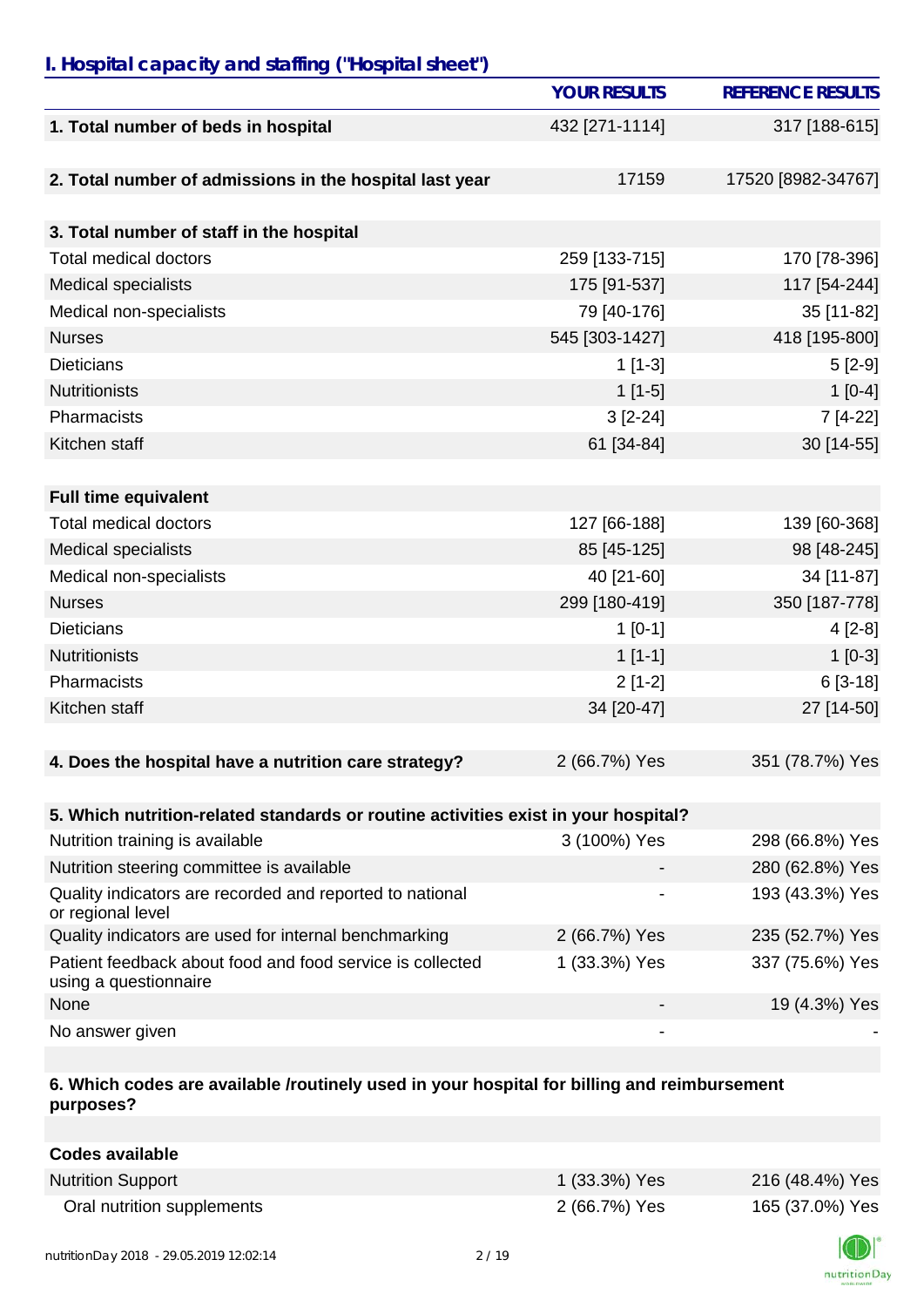| Parenteral nutrition                                      | 2 (66.7%) Yes | 255 (57.2%) Yes |
|-----------------------------------------------------------|---------------|-----------------|
| <b>Enteral nutrition</b>                                  | 2 (66.7%) Yes | 224 (50.2%) Yes |
| Dietary counseling                                        | 1 (33.3%) Yes | 166 (37.2%) Yes |
| Specific dietary interventions                            | 1 (33.3%) Yes | 119 (26.7%) Yes |
| Screening for malnutrition                                |               | 119 (26.7%) Yes |
| <b>Risk of malnutrition</b>                               |               | 103 (23.1%) Yes |
| Malnutrition (in general)                                 | 1 (33.3%) Yes | 203 (45.5%) Yes |
| Severity of malnutrition (i.e. mild, moderate, severe)    |               | 195 (43.7%) Yes |
| No information available from billing/finance/controlling | 1 (33.3%) Yes | 75 (16.8%) Yes  |
| No answer given                                           |               | 18 (4.0%)       |
|                                                           |               |                 |
| <b>Codes routinely used</b>                               |               |                 |
| <b>Nutrition Support</b>                                  | 2 (66.7%) Yes | 188 (42.2%) Yes |
| Oral nutrition supplements                                | 2 (66.7%) Yes | 143 (32.1%) Yes |
| Parenteral nutrition                                      | 2 (66.7%) Yes | 233 (52.2%) Yes |
| <b>Enteral nutrition</b>                                  | 2 (66.7%) Yes | 205 (46.0%) Yes |
| Dietary counseling                                        | 1 (33.3%) Yes | 140 (31.4%) Yes |
| Specific dietary interventions                            |               | 105 (23.5%) Yes |
| Screening for malnutrition                                |               | 95 (21.3%) Yes  |
| <b>Risk of malnutrition</b>                               |               | 80 (17.9%) Yes  |
| Malnutrition (in general)                                 | 1 (33.3%) Yes | 176 (39.5%) Yes |
| Severity of malnutrition (i.e. mild, moderate, severe)    |               | 169 (37.9%) Yes |
| No information available from billing/finance/controlling | 1 (33.3%) Yes | 81 (18.2%) Yes  |
| No answer given                                           |               | 29 (6.5%)       |

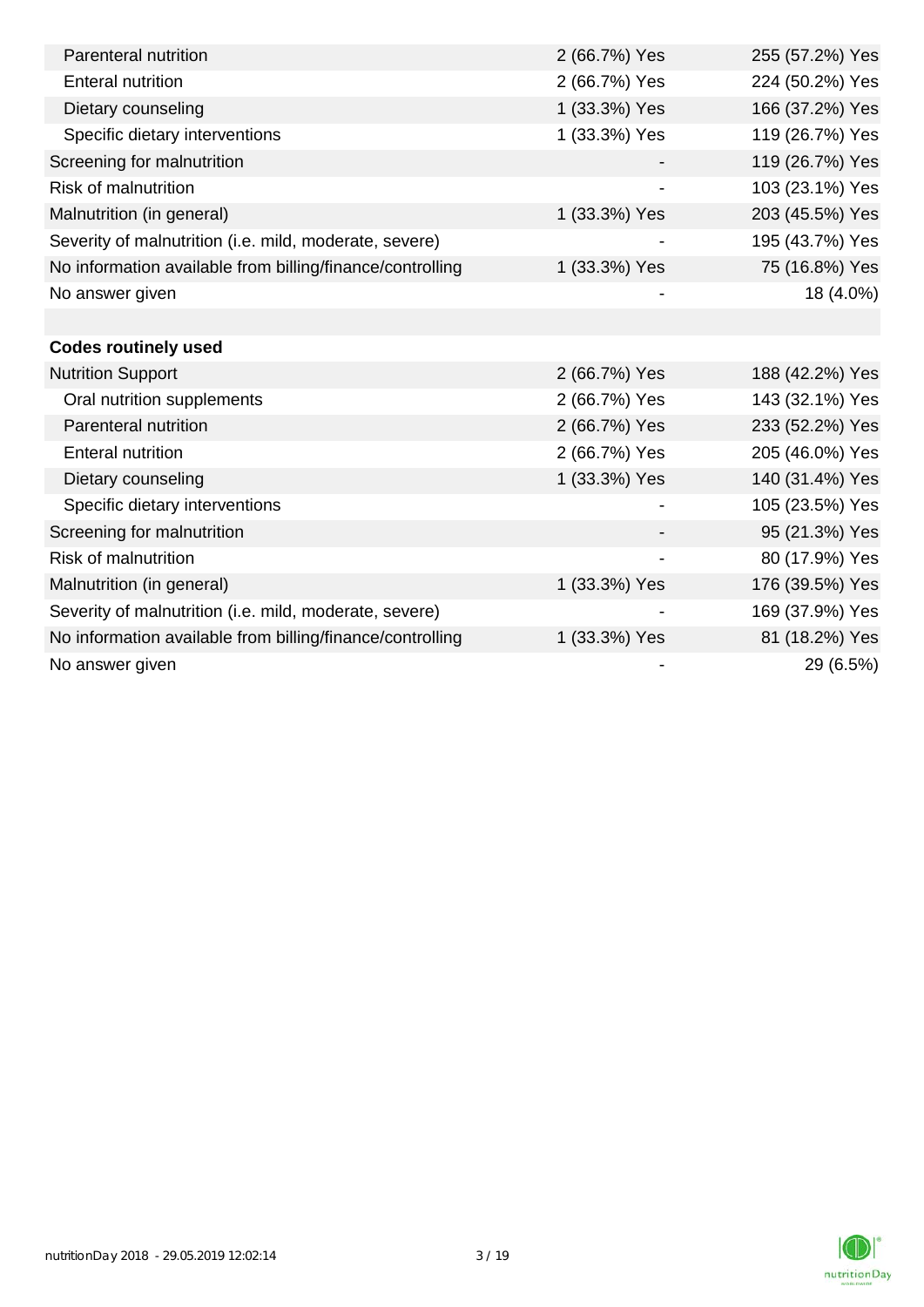# *II. Unit organisation and structures ("Sheet 1a/1b")*

|                                                                       | <b>YOUR RESULTS</b>      | <b>REFERENCE RESULTS</b> |
|-----------------------------------------------------------------------|--------------------------|--------------------------|
|                                                                       |                          |                          |
| Internal Medicine / General                                           |                          | 19.3%                    |
| Internal Medicine / Cardiology                                        | $1(10.0\%)$              | 4.5%                     |
| Internal Medicine / Gastroenterology & hepatology                     | $2(20.0\%)$              | 6.3%                     |
| Internal Medicine / Geriatrics                                        |                          | 7.9%                     |
| Internal Medicine / Infectious diseases                               |                          | 0.5%                     |
| Internal Medicine / Nephrology                                        |                          | 1.3%                     |
| Internal Medicine / Oncology (incl. radiotherapy)                     |                          | 7.2%                     |
| Interdisciplinary                                                     |                          | 3.3%                     |
| Long term care                                                        | $1(10.0\%)$              | 2.0%                     |
| Neurology                                                             |                          | 3.6%                     |
| Surgery / General                                                     | $2(20.0\%)$              | 13.5%                    |
| Surgery/ Cardiac/Vascular/Thoracic                                    |                          | 2.1%                     |
| Surgery / Neurosurgery                                                |                          | 1.0%                     |
| Surgery / Orthopedic                                                  |                          | 4.2%                     |
| Trauma                                                                | $\overline{\phantom{a}}$ | 1.4%                     |
| Ear Nose Throat (ENT)                                                 |                          | 1.8%                     |
| Gynecology / Obstetrics                                               |                          | 1.6%                     |
| Pediatrics                                                            | $1(10.0\%)$              | 1.3%                     |
| Psychiatry                                                            |                          | 0.9%                     |
| <b>Others</b>                                                         | $3(30.0\%)$              | 16.1%                    |
|                                                                       |                          |                          |
| 2. Number of registered inpatients at noon                            | 18 [15-29]               | 24 [18-31]               |
|                                                                       |                          |                          |
| 3. Total bed capacity of the unit                                     | 25 [20-31]               | 30 [24-38]               |
|                                                                       |                          |                          |
| 4. Number of each type of staff in the unit for TODAY's morning shift |                          |                          |
|                                                                       |                          |                          |
| <b>Fully trained</b>                                                  |                          |                          |
| <b>Medical doctors</b>                                                | $5[2-6]$                 | $3[2-7]$                 |
| <b>Nurses</b>                                                         | $4[4-14]$                | $5[3-8]$                 |
| Nursing aides                                                         | $1[1-4]$                 | $2[1-3]$                 |
| <b>Dieticians</b>                                                     | $0[0-0]$                 | $1[0-1]$                 |
| <b>Nutritionists</b>                                                  | $1[0-1]$                 | $0 [0-1]$                |
| Administrative staff                                                  | $1[1-2]$                 | $1[0-1]$                 |
| Other staff involved in patient care                                  | $2[1-3]$                 | $1[0-2]$                 |
|                                                                       |                          |                          |
| In training                                                           |                          |                          |
| <b>Medical doctors</b>                                                | $2[2-4]$                 | $1[0-3]$                 |
| <b>Medical students</b>                                               | $0 [0-1]$                | $0[0-2]$                 |
| <b>Nurses</b>                                                         | $5[3-8]$                 | $1[0-3]$                 |

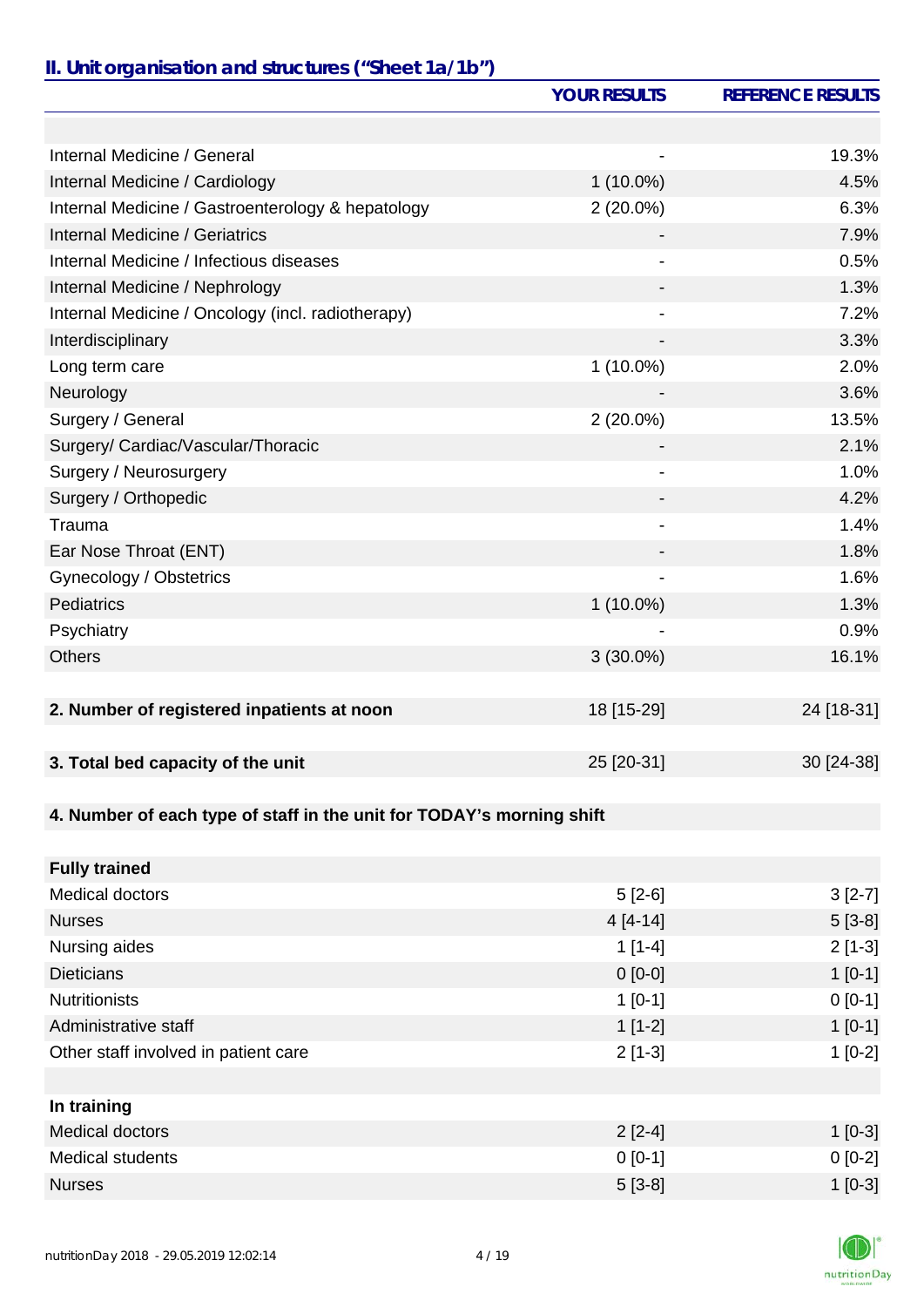| Nursing aides                                                                                       | $0[0-3]$      | $0[0-0]$        |
|-----------------------------------------------------------------------------------------------------|---------------|-----------------|
| <b>Dieticians</b>                                                                                   | $0 [0-0]$     | $0[0-0]$        |
| <b>Nutritionists</b>                                                                                | $0[0-0]$      | $0[0-0]$        |
| Other staff involved in patient care                                                                | $0 [0-0]$     | $0[0-0]$        |
|                                                                                                     |               |                 |
| 5. Is there a nutrition support team in your hospital<br>available?                                 | 5 (55.6%) Yes | 705 (76.4%) Yes |
| 6. Does the unit have a nutrition care strategy?                                                    | 4 (44.4%) Yes | 678 (73.5%) Yes |
|                                                                                                     |               |                 |
| 7. Is there a person in your unit responsible for<br>nutrition care?                                | 4 (44.4%) Yes | 644 (69.8%) Yes |
| 8. Is there a dietician, nutritionist or dietetic assistant<br>available for your unit?             | 9 (100%) Yes  | 831 (90.0%) Yes |
|                                                                                                     |               |                 |
| 9. Is specific staff responsible for providing feeding<br>assistance to patients during meal times? | 5 (55.6%) Yes | 575 (62.3%) Yes |
| 10. How do you MAINLY screen/monitor patients for<br>malnutrition?                                  |               |                 |
| At admission                                                                                        |               |                 |
|                                                                                                     | 2 (20.0%) Yes | 85 (8.8%) Yes   |
| No routine screening<br>No fixed criteria                                                           |               | 14 (1.4%) Yes   |
| Experience / visual assessment only                                                                 | 1 (10.0%) Yes | 77 (7.9%) Yes   |
| Weighing / BMI only                                                                                 | 4 (40.0%) Yes | 141 (14.5%) Yes |
| Nutritional Risk Screening (NRS) 2002                                                               |               | 309 (31.9%) Yes |
| Malnutrition Universal Screening Tool (MUST)                                                        |               | 59 (6.1%) Yes   |
| Malnutrition Screening tool (MST)                                                                   |               | 70 (7.2%) Yes   |
| <b>SNAQ</b>                                                                                         |               | 11 (1.1%) Yes   |
| Other formal tool                                                                                   | 2 (20.0%) Yes | 148 (15.3%) Yes |
| I do not know                                                                                       |               | 9 (0.93%) Yes   |
| Missing                                                                                             | $1(10.0\%)$   | 47 (4.8%)       |
|                                                                                                     |               |                 |
| <b>During hospital stay</b>                                                                         |               |                 |
| No routine monitoring                                                                               | 2 (20.0%) Yes | 88 (9.1%) Yes   |
| No fixed criteria                                                                                   | 1 (10.0%) Yes | 77 (7.9%) Yes   |
| Experience / visual assessment only                                                                 |               | 174 (17.9%) Yes |
| Weighing / BMI only                                                                                 | 4 (40.0%) Yes | 313 (32.3%) Yes |
| Other formal tool                                                                                   | 2 (20.0%) Yes | 251 (25.9%) Yes |
| I do not know                                                                                       |               | 20 (2.1%) Yes   |
| Missing                                                                                             | $1(10.0\%)$   | 47 (4.8%)       |
|                                                                                                     |               |                 |
| 11a. Do you routinely use guidelines or standards for<br>nutrition care?                            | 7 (77.8%) Yes | 724 (80.0%) Yes |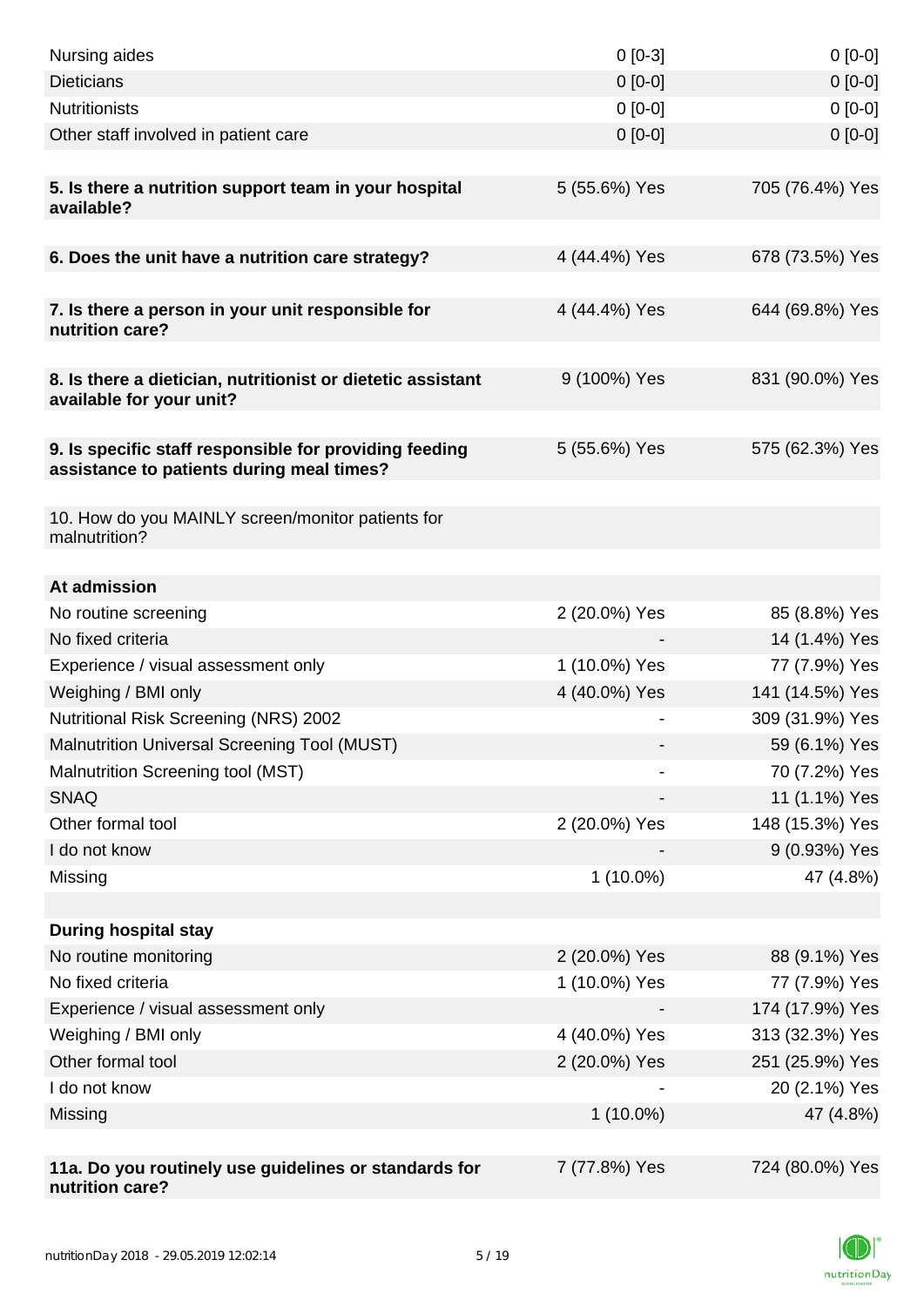| 11b. If yes, which one is mainly used?  |               |                 |
|-----------------------------------------|---------------|-----------------|
| International guidelines                | 1 (14.3%) Yes | 186 (25.7%) Yes |
| National guidelines                     | 2 (28.6%) Yes | 105 (14.5%) Yes |
| Standards on hospital level             | 2 (28.6%) Yes | 249 (34.4%) Yes |
| Standards on unit level                 |               | 51 (7.0%) Yes   |
| Individual patient nutrition care plans | 2 (28.6%) Yes | 116 (16.0%) Yes |
| Other                                   |               | 7 (0.97%) Yes   |
| Missing                                 | ۰             | $10(1.4\%)$     |

# **12. What is routinely done in your unit for given patient groups?**

| At risk                                                    |               |                 |
|------------------------------------------------------------|---------------|-----------------|
| Watchful waiting                                           | 3 (30.0%) Yes | 281 (29.0%) Yes |
| Discuss nutrition care activities during ward rounds       | 5 (50.0%) Yes | 430 (44.3%) Yes |
| Develop an individual nutrition care plan                  | 4 (40.0%) Yes | 509 (52.5%) Yes |
| Initiate treatment / nutrition intervention                | 6 (60.0%) Yes | 582 (60.0%) Yes |
| Consult a nutrition expert (dietician, nutritionist, etc.) | 5 (50.0%) Yes | 592 (61.0%) Yes |
| Consult a medical professional                             | 5 (50.0%) Yes | 383 (39.5%) Yes |
| Calculate energy requirements                              | 4 (40.0%) Yes | 479 (49.4%) Yes |
| Calculate protein requirements                             | 5 (50.0%) Yes | 466 (48.0%) Yes |
|                                                            |               |                 |
| <b>Malnourished</b>                                        |               |                 |
| Watchful waiting                                           | 1 (10.0%) Yes | 196 (20.2%) Yes |
| Discuss nutrition care activities during ward rounds       | 2 (20.0%) Yes | 462 (47.6%) Yes |
| Develop an individual nutrition care plan                  | 5 (50.0%) Yes | 541 (55.8%) Yes |
| Initiate treatment / nutrition intervention                | 5 (50.0%) Yes | 624 (64.3%) Yes |
| Consult a nutrition expert (dietician, nutritionist, etc.) | 3 (30.0%) Yes | 581 (59.9%) Yes |
| Consult a medical professional                             | 3 (30.0%) Yes | 411 (42.4%) Yes |
| Calculate energy requirements                              | 1 (10.0%) Yes | 537 (55.4%) Yes |
| Calculate protein requirements                             | 3 (30.0%) Yes | 522 (53.8%) Yes |
|                                                            |               |                 |
| <b>Every patient</b>                                       |               |                 |
| Watchful waiting                                           | 6 (60.0%) Yes | 483 (49.8%) Yes |
| Discuss nutrition care activities during ward rounds       | 4 (40.0%) Yes | 258 (26.6%) Yes |
| Develop an individual nutrition care plan                  | 2 (20.0%) Yes | 184 (19.0%) Yes |
| Initiate treatment / nutrition intervention                | 2 (20.0%) Yes | 135 (13.9%) Yes |
| Consult a nutrition expert (dietician, nutritionist, etc.) | 3 (30.0%) Yes | 185 (19.1%) Yes |
| Consult a medical professional                             | 2 (20.0%) Yes | 209 (21.5%) Yes |
| Calculate energy requirements                              | 4 (40.0%) Yes | 123 (12.7%) Yes |
| Calculate protein requirements                             | 2 (20.0%) Yes | 113 (11.6%) Yes |
|                                                            |               |                 |
| <b>Never</b>                                               |               |                 |
| Watchful waiting                                           |               | 76 (7.8%) Yes   |
| Discuss nutrition care activities during ward rounds       | -             | 62 (6.4%) Yes   |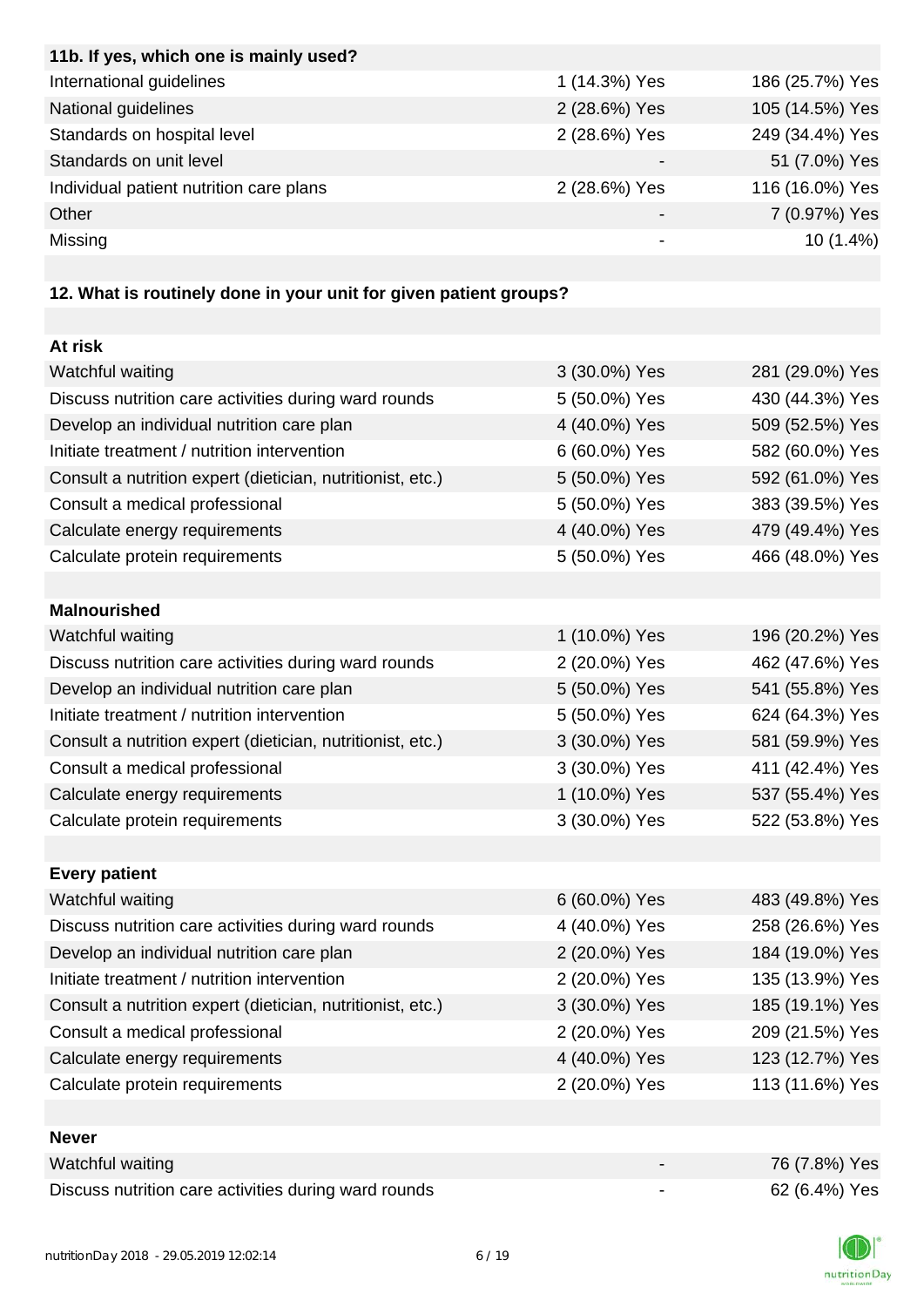| Develop an individual nutrition care plan                          | 1 (10.0%) Yes            | 50 (5.2%) Yes   |
|--------------------------------------------------------------------|--------------------------|-----------------|
| Initiate treatment / nutrition intervention                        |                          | 13 (1.3%) Yes   |
| Consult a nutrition expert (dietician, nutritionist, etc.)         |                          | 16 (1.6%) Yes   |
| Consult a medical professional                                     | $\overline{\phantom{a}}$ | 106 (10.9%) Yes |
| Calculate energy requirements                                      | 1 (10.0%) Yes            | 103 (10.6%) Yes |
| Calculate protein requirements                                     | 1 (10.0%) Yes            | 124 (12.8%) Yes |
|                                                                    |                          |                 |
| I do not know                                                      |                          |                 |
| Watchful waiting                                                   |                          | 51 (5.3%) Yes   |
| Discuss nutrition care activities during ward rounds               | $\overline{\phantom{a}}$ | 40 (4.1%) Yes   |
| Develop an individual nutrition care plan                          |                          | 22 (2.3%) Yes   |
| Initiate treatment / nutrition intervention                        | $\overline{\phantom{a}}$ | 22 (2.3%) Yes   |
| Consult a nutrition expert (dietician, nutritionist, etc.)         |                          | 18 (1.9%) Yes   |
| Consult a medical professional                                     |                          | 51 (5.3%) Yes   |
| Calculate energy requirements                                      |                          | 40 (4.1%) Yes   |
| Calculate protein requirements                                     | -                        | 42 (4.3%) Yes   |
|                                                                    |                          |                 |
| 13. When do you routinely weigh your patients?                     |                          |                 |
| at admission                                                       | 7 (70.0%) Yes            | 625 (64.4%) Yes |
| Within 24 hours                                                    |                          | 142 (14.6%) Yes |
| Within 48 hours                                                    |                          | 54 (5.6%) Yes   |
| Within 72 hours                                                    | $\overline{\phantom{a}}$ | 27 (2.8%) Yes   |
| Every week                                                         | 1 (10.0%) Yes            | 393 (40.5%) Yes |
| Occasionally                                                       | 4 (40.0%) Yes            | 109 (11.2%) Yes |
| When requested                                                     | 1 (10.0%) Yes            | 483 (49.8%) Yes |
| At discharge                                                       | 1 (10.0%) Yes            | 52 (5.4%) Yes   |
| Never                                                              |                          | 13 (1.3%) Yes   |
| I do not know                                                      |                          | 4 (0.41%) Yes   |
| No answer given                                                    | 10 (41.7%)               | 50 (5.2%)       |
|                                                                    |                          |                 |
| 14. What do you do to support adequate food intake of patients?    |                          |                 |
| Offer additional meals or in between snacks                        | 8 (80.0%) Yes            | 730 (75.3%) Yes |
| Offer meal choices                                                 | 6 (60.0%) Yes            | 711 (73.3%) Yes |
| Offer different portion sizes                                      | 5 (50.0%) Yes            | 635 (65.5%) Yes |
| Consider food presentation                                         | 2 (20.0%) Yes            | 356 (36.7%) Yes |
| Change food texture/consistency as needed                          | 7 (70.0%) Yes            | 797 (82.2%) Yes |
| Consider patient problems with eating and drinking                 | 8 (80.0%) Yes            | 793 (81.8%) Yes |
| Ensure that mealtimes are undisturbed/protected<br>mealtime policy | 6 (60.0%) Yes            | 218 (22.5%) Yes |
| Promote positive eating environment                                | 2 (20.0%) Yes            | 281 (29.0%) Yes |
| Consider cultural/religious preferences                            | 6 (60.0%) Yes            | 559 (57.6%) Yes |
| Consider patient allergies / intolerances                          | 8 (80.0%) Yes            | 650 (67.0%) Yes |
| Other                                                              | 2 (20.0%) Yes            | 74 (7.6%) Yes   |
| I do not know                                                      |                          | 19 (2.0%) Yes   |
| No answer given                                                    | $1(10.0\%)$              | 48 (4.9%)       |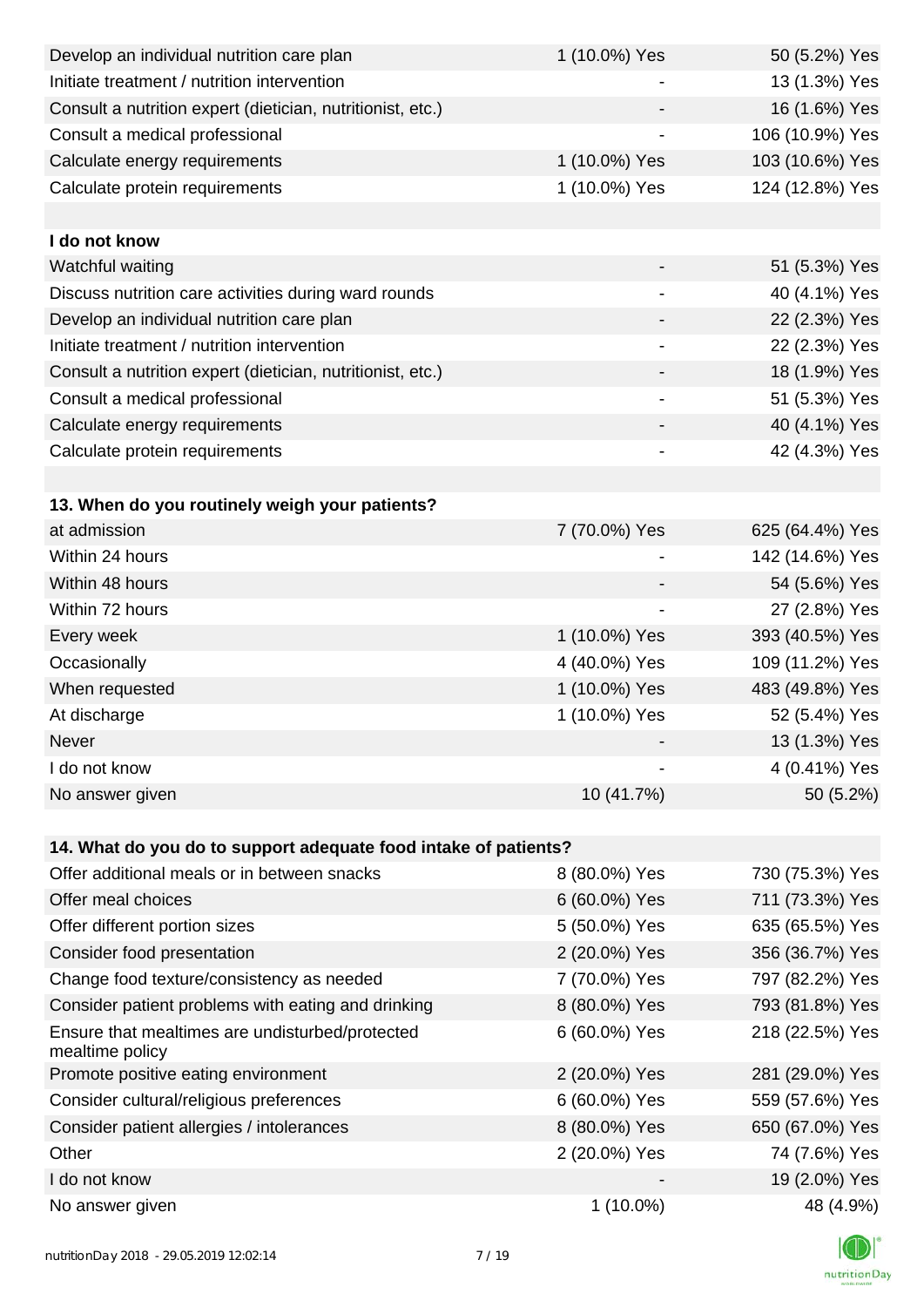| 15. Which nutrition-related standards or routine activities exist in your unit?     |               |                 |
|-------------------------------------------------------------------------------------|---------------|-----------------|
| Nutrition training is available                                                     | 6 (60.0%) Yes | 558 (57.5%) Yes |
| Reporting of nutrition related information to hospital<br>managers                  | 2 (20.0%) Yes | 408 (42.1%) Yes |
| Quality indicators are recorded and reported to national<br>or regional level       | 2 (20.0%) Yes | 302 (31.1%) Yes |
| Quality indicators are used for internal benchmarking                               | 7 (70.0%) Yes | 358 (36.9%) Yes |
| Patient feedback about food and food service is collected<br>using a questionnaire  | 5 (50.0%) Yes | 625 (64.4%) Yes |
| None                                                                                |               | 32 (3.3%) Yes   |
| I do not know                                                                       |               | 38 (3.9%) Yes   |
| No answer given                                                                     | $1(10.0\%)$   | 68 (7.0%)       |
|                                                                                     |               |                 |
| 16. At admission what is asked and documented?                                      |               |                 |
| Change in weight                                                                    | 7 (70.0%) Yes | 775 (79.9%) Yes |
| Eating habits/difficulties                                                          | 8 (80.0%) Yes | 746 (76.9%) Yes |
| Nutrition before admission                                                          | 7 (70.0%) Yes | 592 (61.0%) Yes |
| None                                                                                |               | 15 (1.5%) Yes   |
| I do not know                                                                       |               | 20 (2.1%) Yes   |
| No answer given                                                                     | $1(10.0\%)$   | 70 (7.2%)       |
|                                                                                     |               |                 |
| 17. On what forms is there a specific part about eating, nutrition or malnutrition? |               |                 |
|                                                                                     |               |                 |
| a. Patient Record has a section for                                                 |               |                 |
| indicating if the patient is malnourished or at risk of<br>malnutrition             | 5 (50.0%) Yes | 708 (73.0%) Yes |
| nutrition treatment                                                                 | 6 (60.0%) Yes | 582 (60.0%) Yes |

| 1 (10.0%) Yes | 54 (5.6%) Yes |
|---------------|---------------|
| 1 (10.0%) Yes | 26 (2.7%) Yes |
|               |               |
|               |               |
|               |               |

| summarizes nutrition treatment received during stay | 4 (40.0%) Yes            | 407 (42.0%) Yes           |
|-----------------------------------------------------|--------------------------|---------------------------|
| makes future nutrition-related recommendations      | 8 (80.0%) Yes            | 572 (59.0%) Yes           |
| None                                                | $\overline{\phantom{0}}$ | 110 (11.3%) Yes           |
| I do not know                                       | 1 (10.0%) Yes            | 69 (7.1%) Yes             |
|                                                     |                          |                           |
| 40. De usu wasuka kwaskuwan skaut malmutukian ta at | 2(22.20)                 | $QEC(AA, Q0) \vee Q_{22}$ |

#### **18. Do you provide brochures about malnutrition to at risk/malnourished patients?** 2 (22.2%) Yes 356 (44.8%) Yes

| 19. Who filled in this sheet? |               |                 |
|-------------------------------|---------------|-----------------|
| Head staff                    | 1 (10.0%) Yes | 281 (29.0%) Yes |
| <b>Dietician</b>              | 2 (20.0%) Yes | 517 (53.3%) Yes |
| <b>Nurse</b>                  | 5 (50.0%) Yes | 279 (28.8%) Yes |
| Physician                     |               | 128 (13.2%) Yes |
| Administrative staff          | 1 (10.0%) Yes | 8 (0.82%) Yes   |

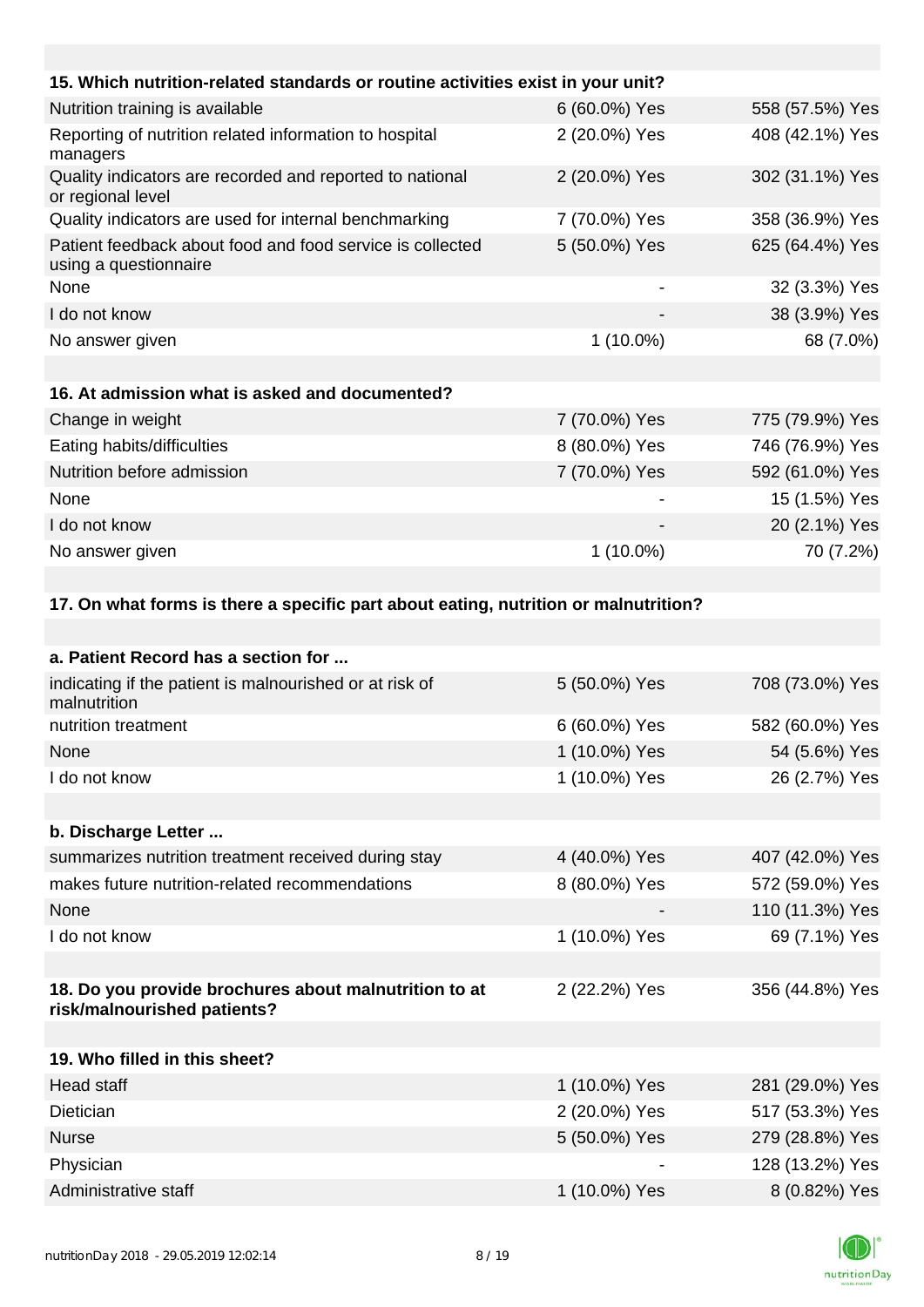| Other         | 1 (10.0%) Yes            | 39 (4.0%) Yes |
|---------------|--------------------------|---------------|
| None          | $\overline{\phantom{0}}$ |               |
| I do not know | $\overline{\phantom{0}}$ | 7 (0.72%) Yes |

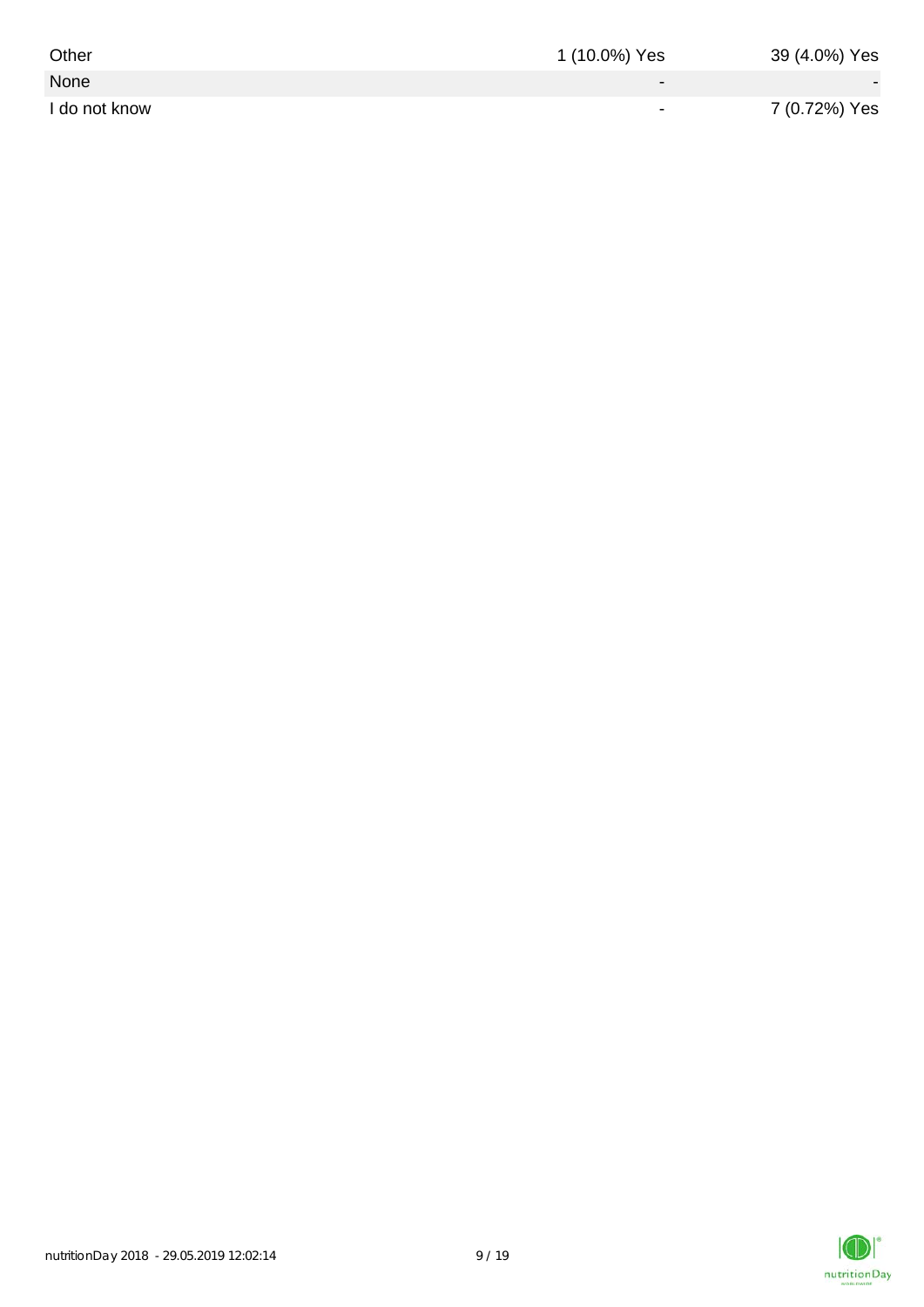|                                                                                         | <b>YOUR RESULTS</b> | <b>REFERENCE RESULTS</b> |
|-----------------------------------------------------------------------------------------|---------------------|--------------------------|
|                                                                                         |                     |                          |
| Total                                                                                   | 181                 | 17827                    |
| Age                                                                                     | 54 [31-69]          | 67 [53-78]               |
| Female                                                                                  | 78 (43.1%)          | 8951 (50.2%)             |
| Weight                                                                                  | 68.9±25.9           | 70.1±19.2                |
| Height                                                                                  | 168±13              | 165±10                   |
| <b>BMI</b>                                                                              | $24.0 \pm 7.2$      | $25.5 \pm 6.0$           |
|                                                                                         |                     |                          |
| 1. This hospital admission was                                                          |                     |                          |
| planned                                                                                 | 114 (63.0%)         | 6798 (38.1%)             |
| an emergency                                                                            | 59 (32.6%)          | 9562 (53.6%)             |
| I do not know                                                                           | $8(4.4\%)$          | 1467 (8.2%)              |
| No answer given                                                                         |                     |                          |
|                                                                                         |                     |                          |
| 2a. Diagnosis at admission                                                              |                     |                          |
| 0100 Infectious and parasitic diseases                                                  | 1(0.55%)            | 1555 (8.7%)              |
| 0200 Neoplasms                                                                          | 13 (7.2%)           | 3133 (17.6%)             |
| 0300 Blood and bloodforming organs and the immune<br>mechanism                          | 6(3.3%)             | 1159 (6.5%)              |
| 0400 Endocrine, nutritional and metabolic diseases                                      | 11 (6.1%)           | 2190 (12.3%)             |
| 0500 Mental health                                                                      | 48 (26.5%)          | 851 (4.8%)               |
| 0600 Nervous system                                                                     | 44 (24.3%)          | 1636 (9.2%)              |
| 0700 Eye and adnexa                                                                     | 4(2.2%)             | 236 (1.3%)               |
| 0800 Ear and mastoid process                                                            |                     | 127 (0.71%)              |
| 0900 Circulatory system                                                                 | 51 (28.2%)          | 3801 (21.3%)             |
| 1000 Respiratory system                                                                 | $8(4.4\%)$          | 2810 (15.8%)             |
| 1100 Digestive system                                                                   | 63 (34.8%)          | 4343 (24.4%)             |
| 1200 Skin and subcutaneous tissue                                                       | 3(1.7%)             | 786 (4.4%)               |
| 1300 Musculoskeletal system and connective tissue                                       | 14 (7.7%)           | 2703 (15.2%)             |
| 1400 Genitourinary system                                                               | 22 (12.2%)          | 1776 (10.0%)             |
| 1500 Pregnancy, childbirth and the puerperium                                           |                     | 198 (1.1%)               |
| 1600 Conditions originating in the perinatal period                                     | 6(3.3%)             | 25 (0.14%)               |
| 1700 Congenital/chromosomal abnormalities                                               | 7(3.9%)             | 31 (0.17%)               |
| 1800 Symptoms, signs, abnormal clinical/lab findings                                    | $2(1.1\%)$          | 816 (4.6%)               |
| 1900 Injury, poisoning                                                                  |                     | 512 (2.9%)               |
| 2000 External causes of morbidity and mortality (e.g.<br>transport accidents, assaults) |                     | 379 (2.1%)               |
| 2100 Factors influencing health status and contact with<br>health services              | 1(0.55%)            | 619 (3.5%)               |
| No answer given                                                                         |                     |                          |
| 3. Which conditions/comorbidities does this patient have?                               |                     |                          |
| Cardiac insufficiency                                                                   | 49 (27.1%)          | 3518 (22.5%)             |

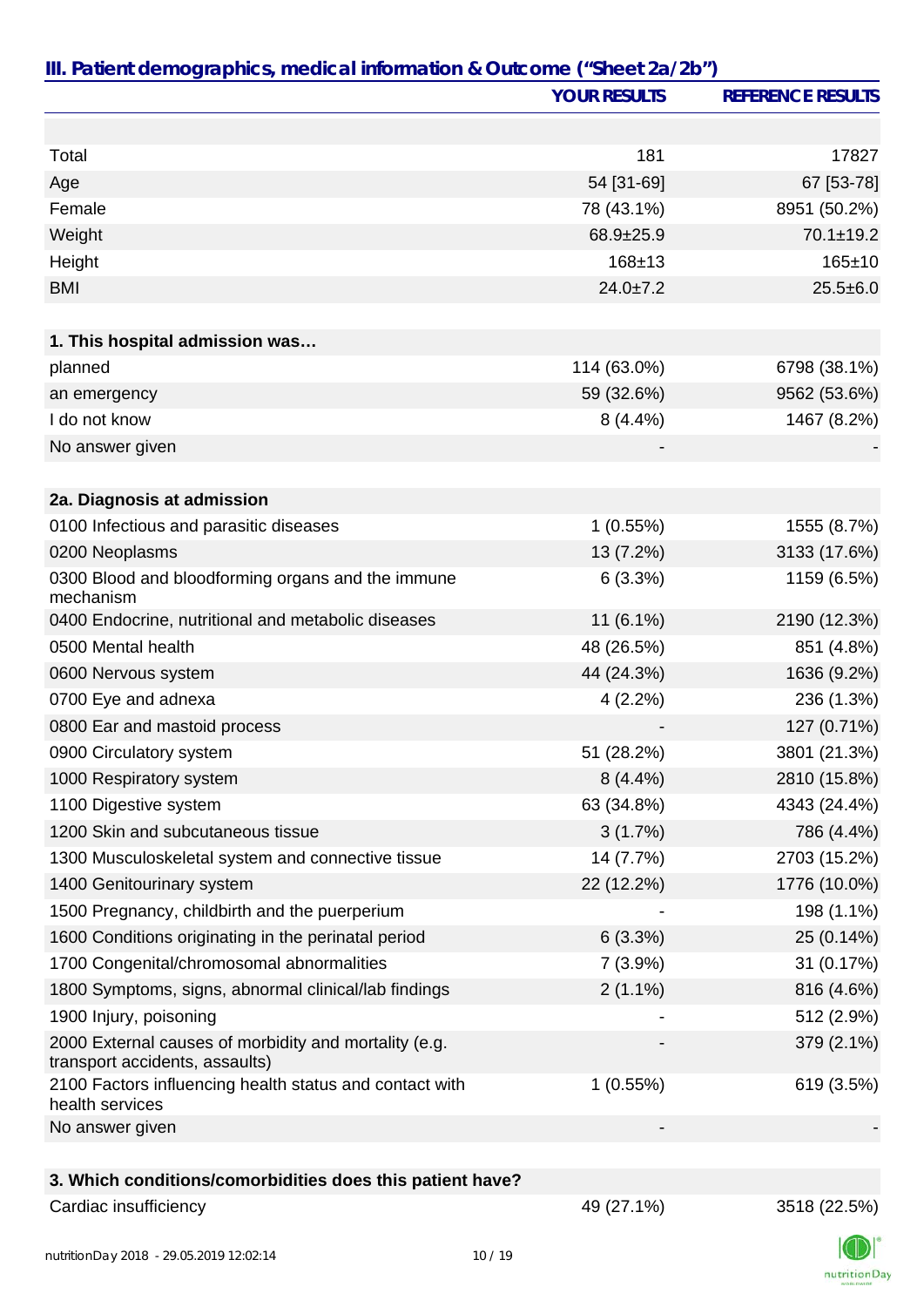| Myocardial infarction                                | 16 (8.8%)   | 823 (5.4%)    |
|------------------------------------------------------|-------------|---------------|
| Chronic lung disease                                 | $7(3.9\%)$  | 2299 (14.8%)  |
| Cerebral vascular disease                            | $4(2.2\%)$  | 1523 (9.9%)   |
| Peripheral vascular disease                          | 3(1.7%)     | 1931 (12.6%)  |
| Chronic liver disease                                | 1(0.56%)    | 992 (6.5%)    |
| Chronic kidney disease                               | 17 (9.4%)   | 1734 (11.3%)  |
| <b>Diabetes</b>                                      | 24 (13.3%)  | 3888 (24.9%)  |
| Cancer                                               | 13 (7.2%)   | 3763 (24.2%)  |
| Infection                                            | $11(6.1\%)$ | 2245 (14.5%)  |
| Dementia                                             | 1(0.56%)    | 798 (5.2%)    |
| Major depressive disorder                            | $2(1.1\%)$  | 853 (5.6%)    |
| Other chronic mental disorder                        | 35 (19.4%)  | 815 (5.4%)    |
| Other chronic disease                                | 57 (31.7%)  | 4031 (25.9%)  |
| None                                                 | 40 (22.1%)  | 3008 (16.9%)  |
|                                                      |             |               |
| 4a. Previous operation during this hospital stay     |             |               |
| Yes, planned                                         | 41 (22.7%)  | 3584 (20.1%)  |
| Yes, acute                                           | 5(2.8%)     | 1077 (6.0%)   |
| <b>No</b>                                            | 134 (74.0%) | 12545 (70.4%) |
| I do not know                                        |             | 230 (1.3%)    |
| Missing                                              | 1(0.55%)    | 391 (2.2%)    |
|                                                      |             |               |
| Days since operation                                 | $3[1-9]$    | $3[1-11]$     |
|                                                      |             |               |
| 4b. Planned operation during this hospital stay      |             |               |
| Yes, today or tomorrow                               | 17 (9.4%)   | 1266 (7.1%)   |
| Yes, later                                           | 12 (6.6%)   | 953 (5.3%)    |
| No                                                   | 147 (81.2%) | 13798 (77.4%) |
| I do not know                                        |             | 833 (4.7%)    |
| Missing                                              | 5(2.8%)     | 977 (5.5%)    |
|                                                      |             |               |
| 5. Previous ICU admission during this hospital stay? | 19 (10.5%)  | 1781 (10.0%)  |
| (Yes)                                                |             |               |
|                                                      |             |               |
| 6. Is this patient terminally ill?                   | 6(3.3%)     | 1122 (6.3%)   |
|                                                      |             |               |
| 7. Fluid status                                      |             |               |
| Normal                                               | 162 (89.5%) | 13668 (76.7%) |
| Overloaded                                           | 4(2.2%)     | 1008 (5.7%)   |
| Dehydrated                                           | 11 (6.1%)   | 878 (4.9%)    |
| I do not know                                        | $4(2.2\%)$  | 2273 (12.8%)  |
| Missing                                              |             |               |
|                                                      |             |               |
| 8. Number of different medications planned           |             |               |
| Oral                                                 | $4[1-6]$    | $5[2-8]$      |
|                                                      |             |               |
| nutritionDay 2018 - 29 05 2019 12:02:14              | 11/19       |               |

nutritionDay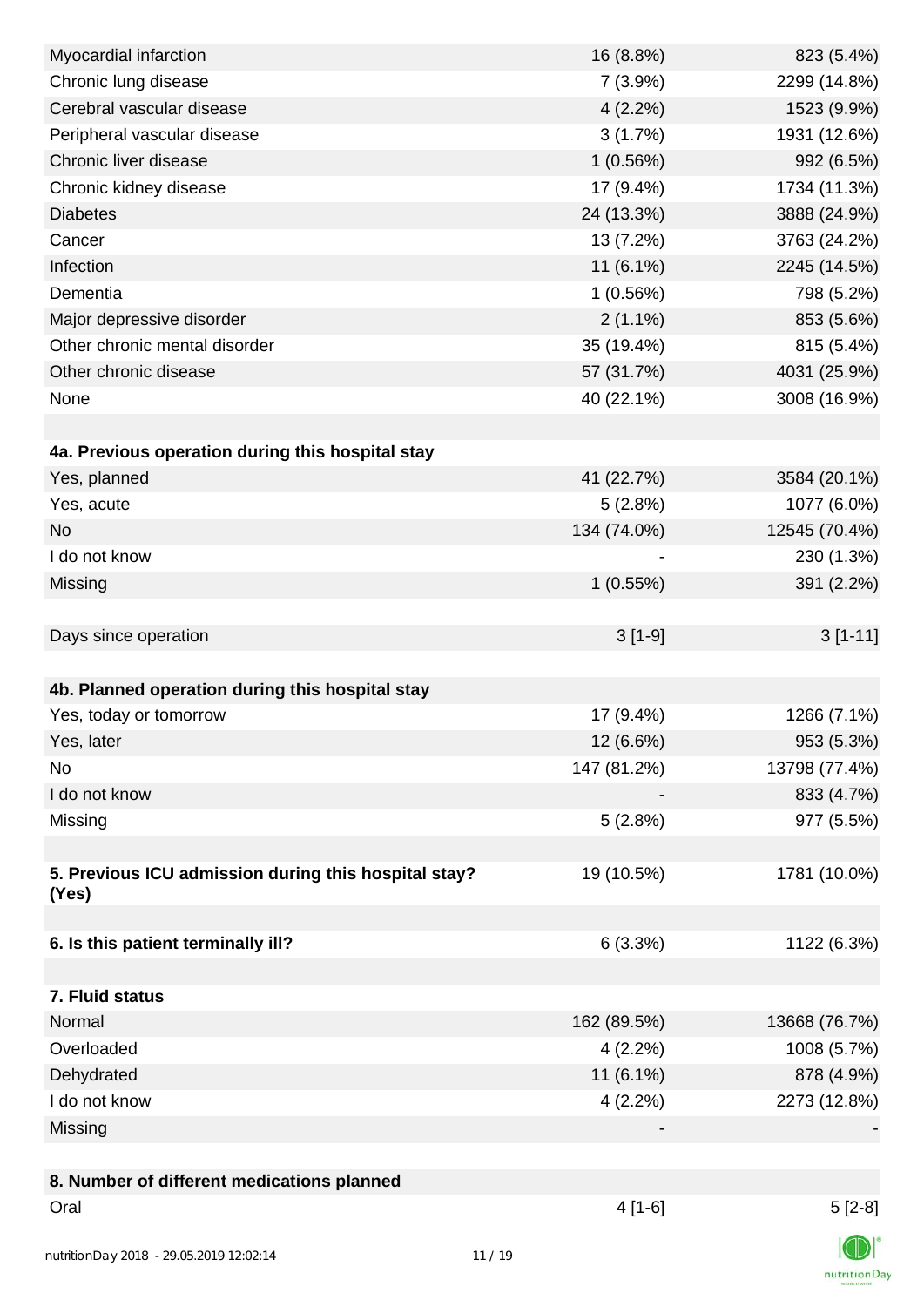| Other                                                                                    | $0[0-2]$    | $2[1-4]$      |
|------------------------------------------------------------------------------------------|-------------|---------------|
|                                                                                          |             |               |
| 9. Was this patient identified as malnourished or at risk of malnutrition?               |             |               |
| Malnourished                                                                             | 38 (21.0%)  | 2050 (11.5%)  |
| At risk                                                                                  | 22 (12.2%)  | 3162 (17.7%)  |
| <b>No</b>                                                                                | 118 (65.2%) | 11117 (62.4%) |
| I do not know                                                                            | 3(1.7%)     | 1498 (8.4%)   |
| Missing                                                                                  |             |               |
|                                                                                          |             |               |
| 10. IV Fluids                                                                            |             |               |
| Electrolyte solution (NaCl, Ringers lactate, etc)                                        | 44 (24.3%)  | 6470 (36.3%)  |
| 5% Glucose solution                                                                      | 19 (10.5%)  | 1853 (10.4%)  |
|                                                                                          |             |               |
| 11. Number of ONS drinks planned                                                         | $0 [0-0]$   | $0[0-0]$      |
|                                                                                          |             |               |
| 12. Nutrition intake                                                                     |             |               |
| Regular hospital food                                                                    | 109 (60.2%) | 10454 (58.6%) |
| Fortified/enriched hospital food                                                         | 10 (5.5%)   | 1962 (11.0%)  |
| Protein/energy supplement (e.g. ONS drinks)                                              | 21 (11.6%)  | 2469 (13.8%)  |
| <b>Enteral nutrition</b>                                                                 | 6(3.3%)     | 882 (4.9%)    |
| Parenteral nutrition                                                                     | $8(4.4\%)$  | 929 (5.2%)    |
| Special diet                                                                             | 51 (28.2%)  | 5732 (32.2%)  |
| None                                                                                     | 10 (5.5%)   | 895 (5.0%)    |
|                                                                                          |             |               |
| 13a. All lines and Tubes                                                                 |             |               |
| <b>Central Venous</b>                                                                    | 12 (6.6%)   | 1535 (8.6%)   |
| Peripheral venous access                                                                 | 63 (34.8%)  | 8238 (46.2%)  |
| Nasogastric                                                                              | 13 (7.2%)   | 462 (2.6%)    |
| Nasojejunal                                                                              | 1(0.55%)    | 79 (0.44%)    |
| Nasoduadenal                                                                             | 1(0.55%)    | 67 (0.38%)    |
| Enterostoma                                                                              |             |               |
|                                                                                          | $2(1.1\%)$  | 82 (0.46%)    |
| Percutaneous endoscopy/surgical gastrostomy                                              | 16 (8.8%)   | 137 (0.77%)   |
| Percutaneous endoscopy/surgical jejunostomy                                              | 1(0.55%)    | 63 (0.35%)    |
| None                                                                                     | 88 (48.6%)  | 8032 (45.1%)  |
| 13b. Were there complications with nutrition related lines<br>and tubes since admission? |             |               |
| Yes, previously                                                                          | 10 (5.5%)   | 247 (1.4%)    |
| Yes, ongoing                                                                             | $4(2.2\%)$  | 173 (0.97%)   |
| <b>No</b>                                                                                | 158 (87.3%) | 14548 (81.6%) |
| I do not know                                                                            | 6(3.3%)     | 1646 (9.2%)   |
| Missing                                                                                  | 3(1.7%)     | 1213 (6.8%)   |
|                                                                                          |             |               |

### **14. Please indicate if any of the following was done for this patient since admission**

| Energy requirements were determined |
|-------------------------------------|
|-------------------------------------|

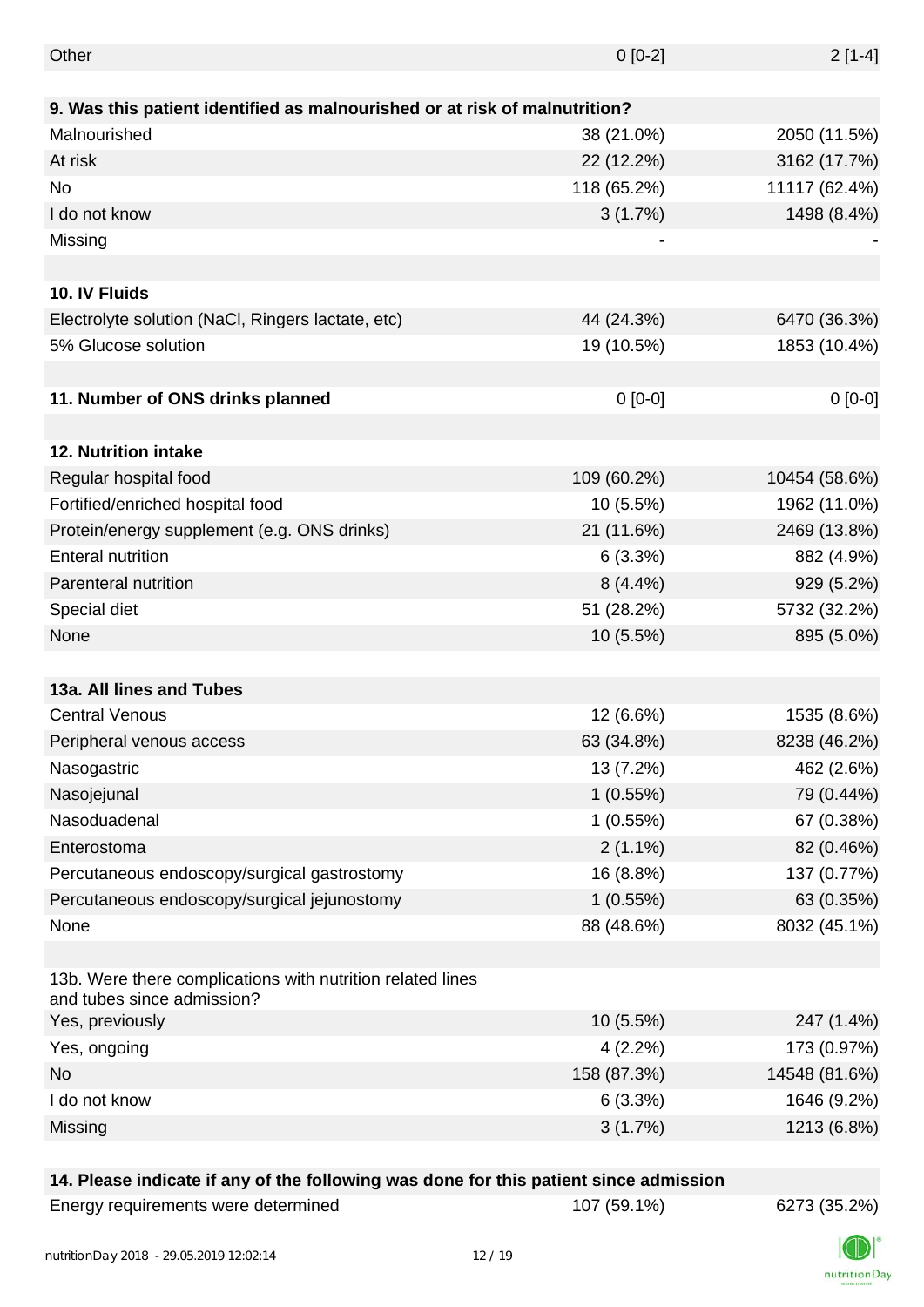| Protein requirements were determined                     | 98 (54.1%)  | 5516 (30.9%)  |
|----------------------------------------------------------|-------------|---------------|
| Food/Nutrition intake was recorded in the patient record | 111 (61.3%) | 7653 (42.9%)  |
| Nutrition treatment plan was developed                   | 105 (58.0%) | 6036 (33.9%)  |
| Nutrition expert was consulted                           | 62 (34.3%)  | 6237 (35.0%)  |
| Malnutrition status is recorded in the patient record    | 40 (22.1%)  | 5297 (29.7%)  |
| None                                                     |             |               |
|                                                          |             |               |
| 15a. Energy goal                                         |             |               |
| $< 500$ kcal                                             | $11(6.1\%)$ | 749 (4.2%)    |
| 500-999 kcal                                             | 5(2.8%)     | 194 (1.1%)    |
| 1000-1499 kcal                                           | 10 (5.5%)   | 1695 (9.5%)   |
| 1500-1999 kcal                                           | 62 (34.3%)  | 5578 (31.3%)  |
| >=2000 kcal                                              | 61 (33.7%)  | 1992 (11.2%)  |
| Not determined                                           | $4(2.2\%)$  | 6066 (34.0%)  |
| I do not know                                            | 28 (15.5%)  | 1515 (8.5%)   |
| Missing                                                  |             | 38 (0.21%)    |
|                                                          |             |               |
| 15b. Energy intake                                       |             |               |
| $< 500$ kcal                                             | 14 (7.7%)   | 1264 (7.1%)   |
| 500-999 kcal                                             | $9(5.0\%)$  | 900 (5.0%)    |
| 1000-1499 kcal                                           | $11(6.1\%)$ | 2387 (13.4%)  |
| 1500-1999 kcal                                           | 67 (37.0%)  | 3954 (22.2%)  |
| >=2000 kcal                                              | 44 (24.3%)  | 1047 (5.9%)   |
| Not determined                                           | 5(2.8%)     | 6021 (33.8%)  |
| I do not know                                            | 31 (17.1%)  | 2199 (12.3%)  |
| Missing                                                  |             | 55 (0.31%)    |
|                                                          |             |               |
| 16. Since admission, this patient's health status has    |             |               |
| Improved                                                 | 62 (34.3%)  | 8831 (49.5%)  |
| Deteriorated                                             | 15 (8.3%)   | 1039 (5.8%)   |
| Remained the same                                        | 84 (46.4%)  | 4935 (27.7%)  |
| This patient has just been admitted                      | 6(3.3%)     | 1248 (7.0%)   |
| I do not know                                            | 14 (7.7%)   | 1774 (10.0%)  |
| Missing                                                  |             |               |
|                                                          |             |               |
| Length of hospital stay (days)                           | 11 [6-18]   | 12 [6-24]     |
|                                                          |             |               |
| <b>Outcome Code</b>                                      |             |               |
| 1= Still in the hospital                                 | 58 (32.0%)  | 1702 (9.5%)   |
| 2= Transferred to another hospital                       | 7(3.9%)     | 419 (2.4%)    |
| 3= Transferred to long term care                         | $2(1.1\%)$  | 780 (4.4%)    |
| 4= Rehabilitation                                        | 1(0.55%)    | 785 (4.4%)    |
| 5= Discharged home                                       | 91 (50.3%)  | 13163 (73.8%) |
| 6= Death                                                 | $2(1.1\%)$  | 535 (3.0%)    |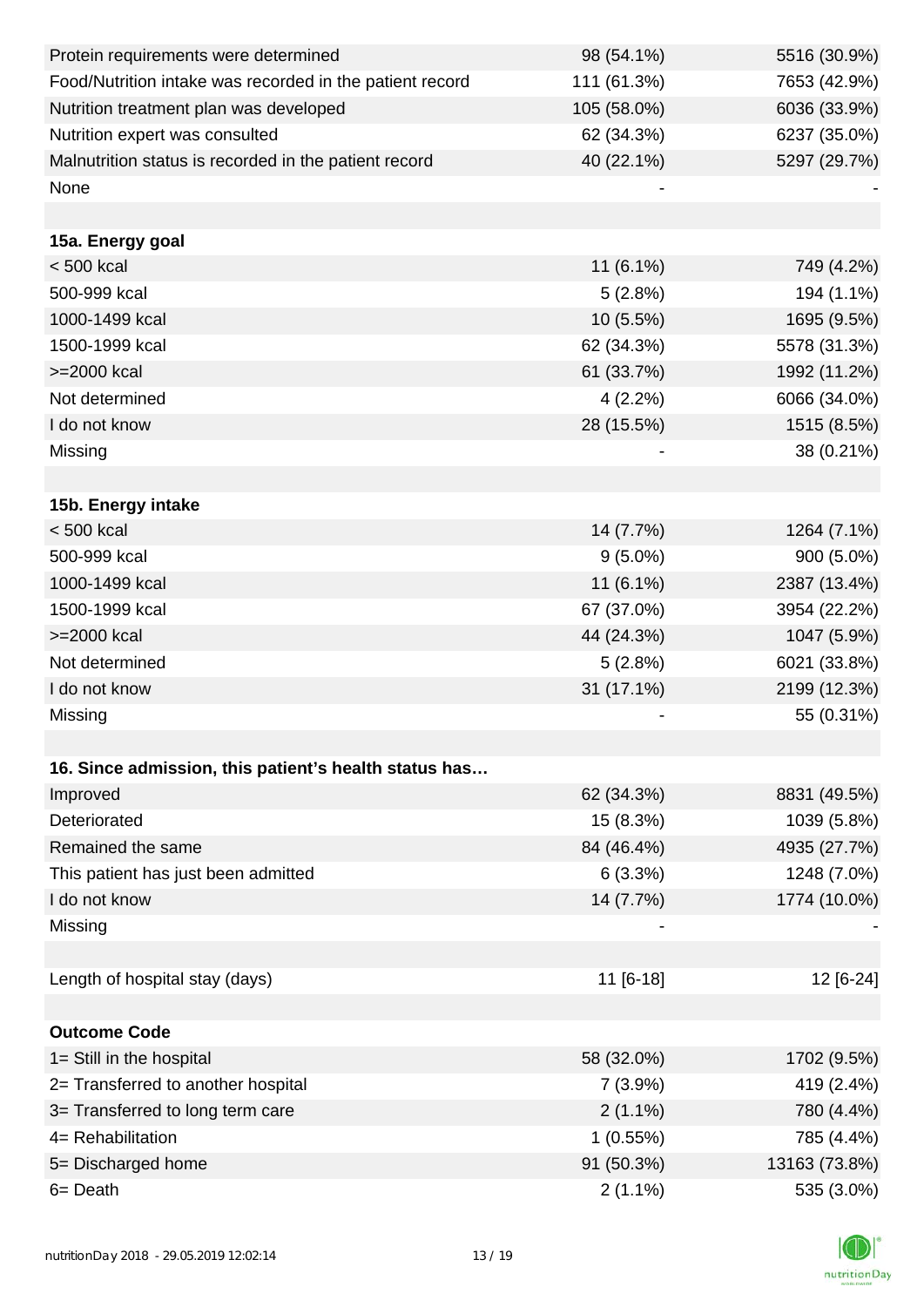| $7 =$ Others                         |                          | 310 (1.7%)    |
|--------------------------------------|--------------------------|---------------|
| Missing                              | 20 (11.0%)               | 133 (0.75%)   |
|                                      |                          |               |
| <b>Readmitted since ND</b>           |                          |               |
| $1 = No$                             | 74 (71.8%)               | 11846 (75.5%) |
| 2= Yes, same hospital planned        | 14 (13.6%)               | 1043 (6.7%)   |
| 3= Yes, same hospital unplanned      | 9(8.7%)                  | 889 (5.7%)    |
| 4= Yes, different hospital planned   |                          | 68 (0.43%)    |
| 5= Yes, different hospital unplanned |                          | 68 (0.43%)    |
| 6= Unknown                           | $\overline{\phantom{0}}$ | 646 (4.1%)    |
| Missing                              | 1(0.97%)                 | 1059 (6.8%)   |

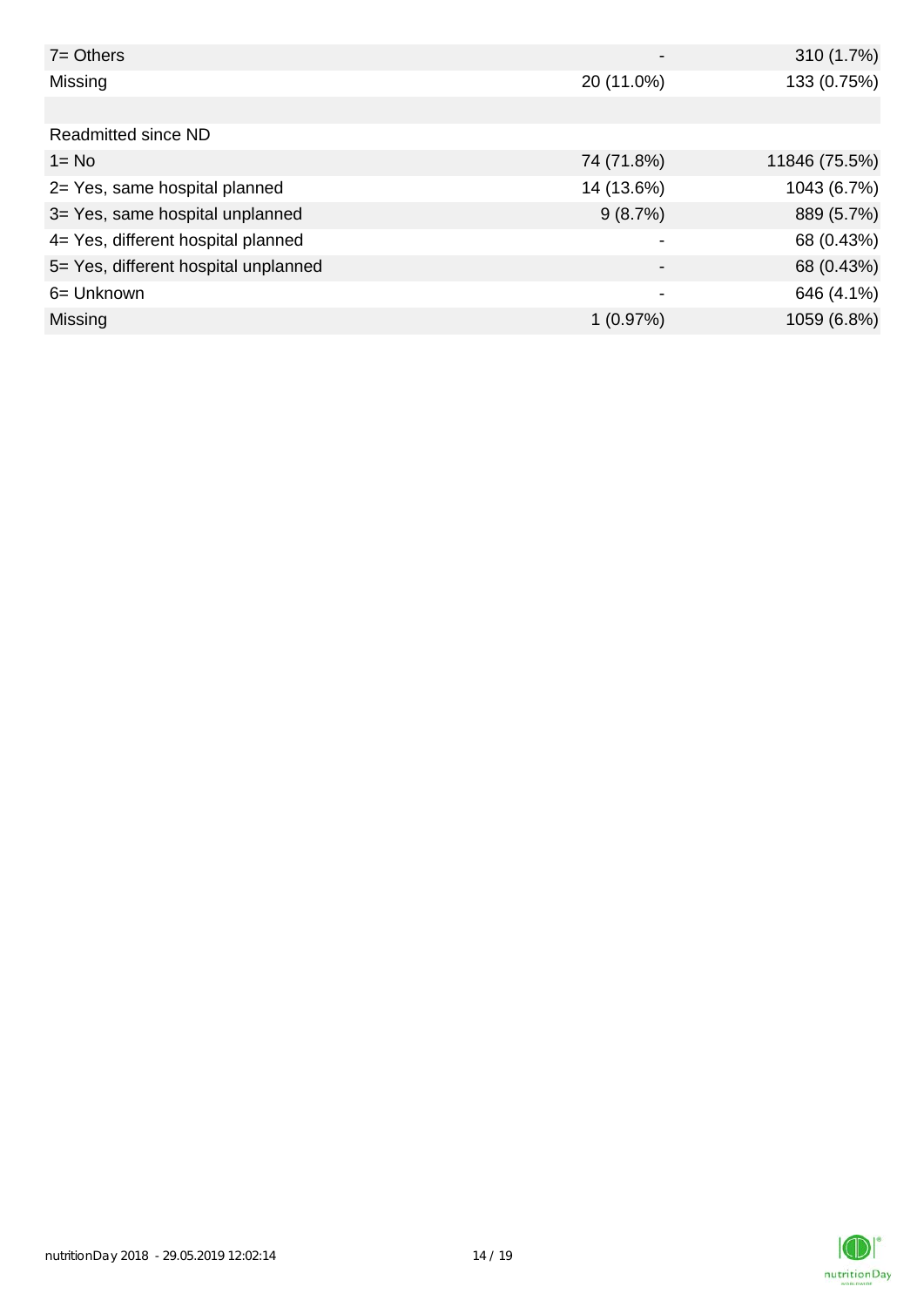|                                                                                      | <b>YOUR RESULTS</b> | <b>REFERENCE RESULTS</b> |
|--------------------------------------------------------------------------------------|---------------------|--------------------------|
|                                                                                      |                     |                          |
| 1. What are your typical dietary habits?                                             |                     |                          |
| No special dietary habits                                                            | 140 (77.3%)         | 12235 (71.0%)            |
| I am vegetarian                                                                      | 1(0.55%)            | 370 (2.1%)               |
| I adhee to a vegan diet                                                              |                     | 132 (0.77%)              |
| I eat gluten-free diet                                                               | 3(1.7%)             | 156 (0.91%)              |
| I avoid added sugars                                                                 | 18 (9.9%)           | 2604 (15.1%)             |
| I avoid carbohydrates                                                                | 11 (6.1%)           | 1038 (6.0%)              |
| I eat a low fat-diet                                                                 | 23 (12.7%)          | 1930 (11.2%)             |
| I am lactose intolerant                                                              | 5(2.8%)             | 572 (3.3%)               |
| Other special diet due to intolerances/allergies                                     | $2(1.1\%)$          | 323 (1.9%)               |
| Other                                                                                | 10 (5.5%)           | 1219 (7.1%)              |
| No answer given                                                                      |                     | 337 (2.0%)               |
| 2. Where did you live before your current hospital admission?                        |                     |                          |
| At home                                                                              | 124 (68.5%)         | 15276 (88.7%)            |
| In a nursing home or other live-in facility                                          | 4(2.2%)             | 609 (3.5%)               |
| I was transferred from another hospital                                              | 49 (27.1%)          | 883 (5.1%)               |
| Other                                                                                | 3(1.7%)             | 268 (1.6%)               |
| Missing                                                                              | 1(0.55%)            | 185 (1.1%)               |
| 3. In general, are you able to walk?                                                 |                     |                          |
| Yes                                                                                  | 103 (56.9%)         | 11104 (64.5%)            |
| Yes, with someone's help                                                             | 23 (12.7%)          | 1762 (10.2%)             |
| Yes, independently using a cane, walker, or crutches                                 | $8(4.4\%)$          | 2412 (14.0%)             |
| No, I have a wheelchair                                                              | 28 (15.5%)          | 712 (4.1%)               |
| No, I am bedridden                                                                   | 19 (10.5%)          | 988 (5.7%)               |
| Missing                                                                              |                     | 243 (1.4%)               |
|                                                                                      |                     |                          |
| 4. In general, how would you say your health is?                                     |                     |                          |
| Very good                                                                            | 11 (6.1%)           | 1252 (7.3%)              |
| Good                                                                                 | 62 (34.3%)          | 6191 (36.0%)             |
| Fair                                                                                 | 77 (42.5%)          | 6489 (37.7%)             |
| Poor                                                                                 | 23 (12.7%)          | 2490 (14.5%)             |
| Very poor                                                                            | $8(4.4\%)$          | 558 (3.2%)               |
| Missing                                                                              |                     | 241 (1.4%)               |
| 5. Over the last 12 months prior to your current hospital admission approximately    |                     |                          |
| how many times have you seen a doctor?                                               | $3[1-10]$           | $5[2-10]$                |
| how many times have you been admitted to the<br>hospital (Emergency room, any ward)? | $1[0-1]$            | $1[0-2]$                 |

| how many nights in total have you spent in hospital?<br>$3 [0-12]$ |  |           |
|--------------------------------------------------------------------|--|-----------|
|                                                                    |  | $5[0-15]$ |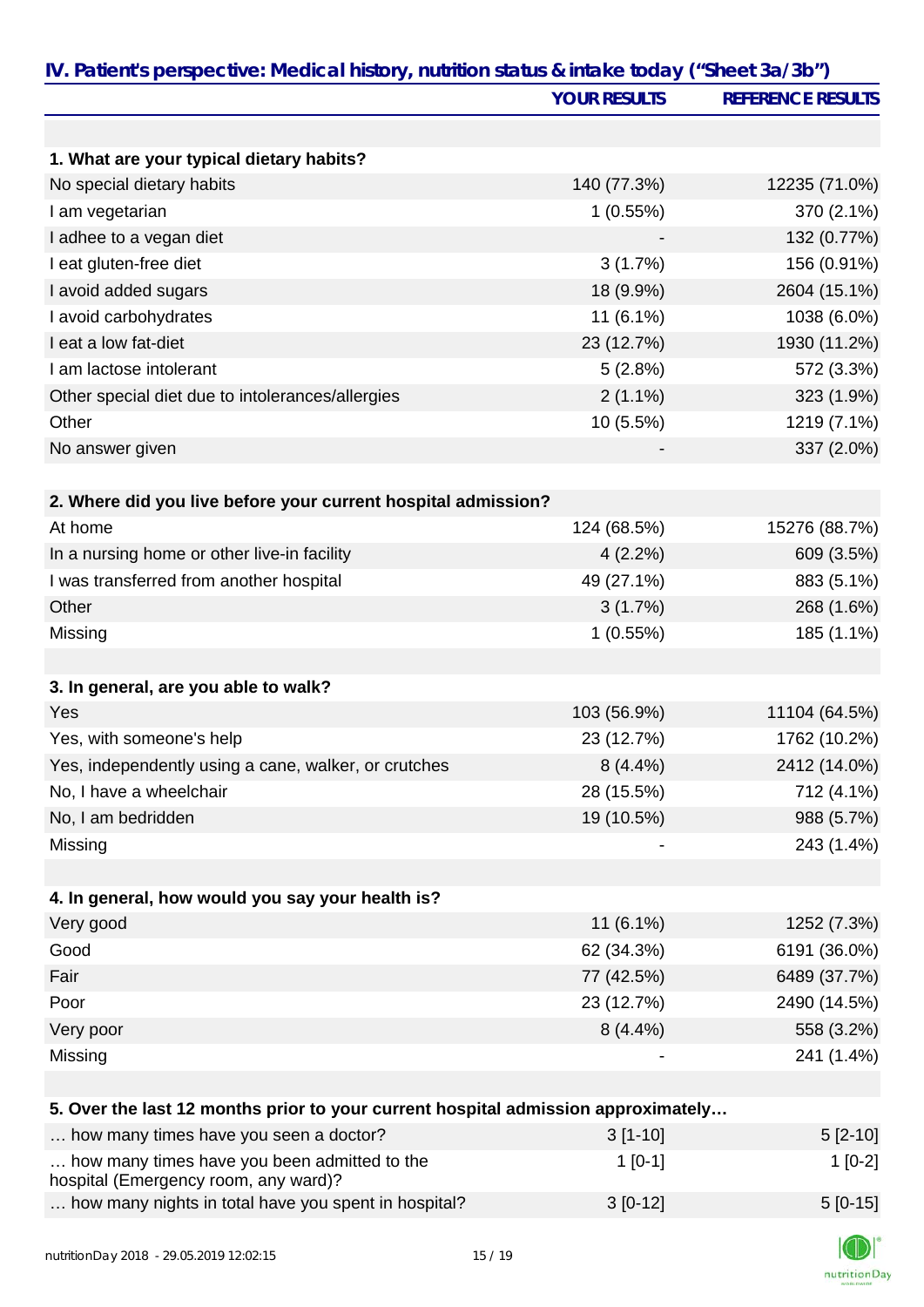| 6. How many different medications do you take routinely each day (prior to hospitalisation)? |               |
|----------------------------------------------------------------------------------------------|---------------|
| $1 - 2$<br>33 (18.2%)                                                                        | 3323 (19.3%)  |
| $3 - 5$<br>42 (23.2%)                                                                        | 4698 (27.3%)  |
| More than 5<br>25 (13.8%)                                                                    | 5507 (32.0%)  |
| None<br>25 (13.8%)                                                                           | 2633 (15.3%)  |
| I do not know<br>56 (30.9%)                                                                  | 778 (4.5%)    |
| Missing                                                                                      | 282 (1.6%)    |
|                                                                                              |               |
| 7. Do you have health insurance?                                                             |               |
| 96 (53.0%)<br>Yes, private insurance only                                                    | 2738 (15.9%)  |
| Yes, public insurance only<br>3(1.7%)                                                        | 8466 (49.2%)  |
| Yes, both<br>80 (44.2%)                                                                      | 2117 (12.3%)  |
| None<br>$2(1.1\%)$                                                                           | 2268 (13.2%)  |
| I prefer not to answer<br>-                                                                  | 1018 (5.9%)   |
| Missing                                                                                      | 614 (3.6%)    |
|                                                                                              |               |
| 8. What was your weight 5 years ago?<br>81 [72-95]                                           | 72 [60-85]    |
| 73 (40.3%)<br>I do not know                                                                  | 4280 (24.9%)  |
|                                                                                              |               |
| 9a. Have you lost weight within the last 3 months?                                           |               |
| Yes, intentionally<br>18 (9.9%)                                                              | 1639 (9.5%)   |
| 53 (29.3%)<br>Yes, unintentionally                                                           | 6488 (37.7%)  |
| No, my weight stayed the same<br>71 (39.2%)                                                  | 5108 (29.7%)  |
| No, I gained weight<br>33 (18.2%)                                                            | 1894 (11.0%)  |
| I do not know<br>6(3.3%)                                                                     | 1680 (9.8%)   |
| Missing                                                                                      | 412 (2.4%)    |
|                                                                                              |               |
| 9b. If yes, how many kg did you lose?<br>$7 [3-10]$                                          | $6[4-10]$     |
| I do not know<br>4(5.6%)                                                                     | 1267 (15.6%)  |
|                                                                                              |               |
| 10. Did you know about your hospitalisation two days<br>117 (64.6%)                          | 6721 (41.1%)  |
| before admission? (Yes)                                                                      |               |
|                                                                                              |               |
| 11. Please indicate if you<br>were weighed at admission<br>105 (58.3%)                       | 9728 (57.2%)  |
| were informed about your nutrition status<br>19 (10.5%)                                      | 5774 (34.3%)  |
| were informed about nutrition care options<br>16 (8.8%)                                      | 5459 (32.5%)  |
| 30 (16.6%)<br>received special nutrition care                                                | 5054 (30.1%)  |
|                                                                                              |               |
| 12. How well have you eaten in the week before you were admitted to the hospital?            |               |
| More than normal<br>11 (6.1%)                                                                | 762 (4.5%)    |
| Normal<br>88 (48.9%)                                                                         | 10449 (61.1%) |
| About 3/4 of normal<br>17 (9.4%)                                                             | 1762 (10.3%)  |

About half of normal 2122 (12.4%)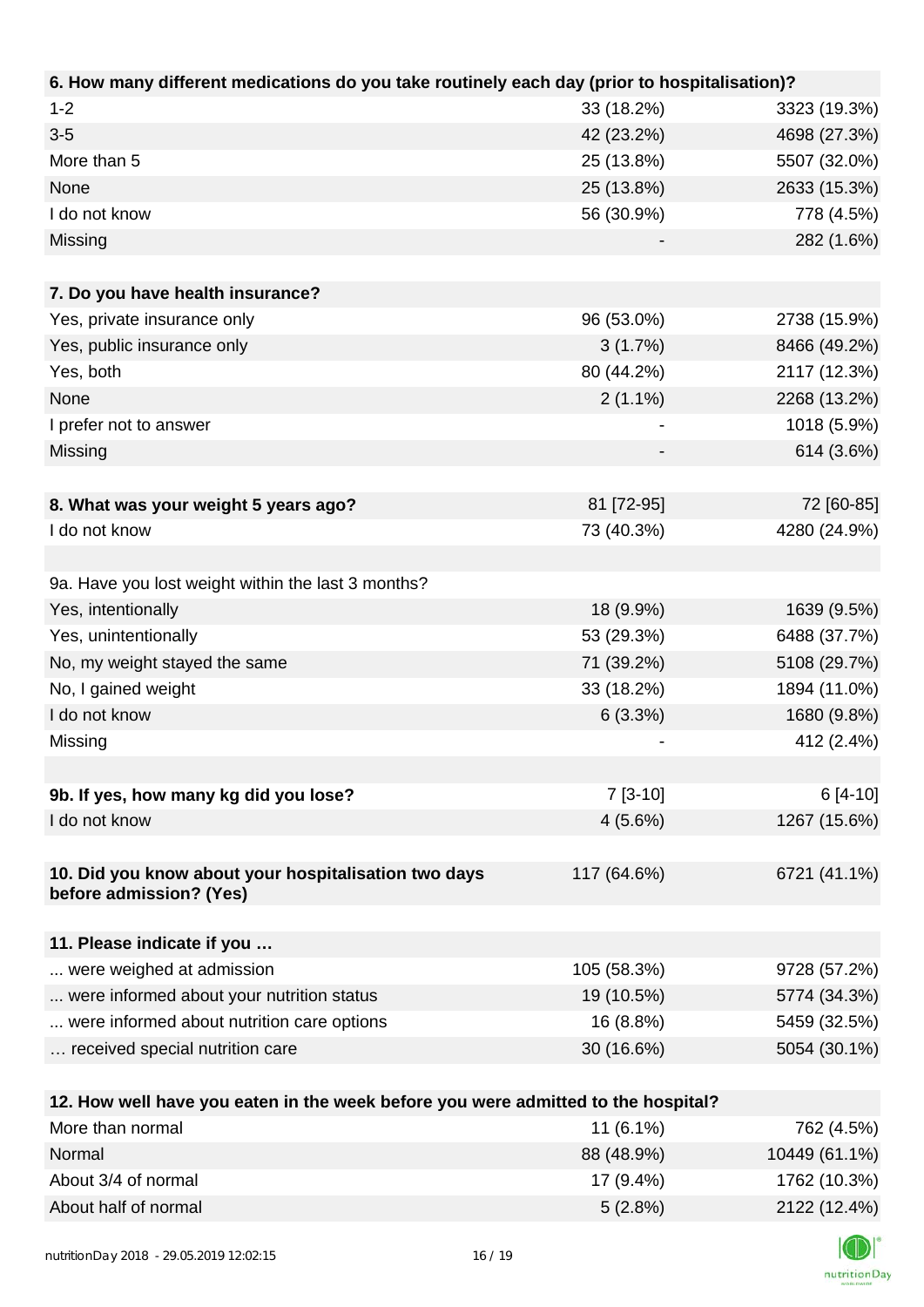| About a quarter to nearly nothing                                              | 12 (6.7%)   | 1571 (9.2%)   |
|--------------------------------------------------------------------------------|-------------|---------------|
| I do not know                                                                  | 47 (26.1%)  | 153 (0.89%)   |
| Missing                                                                        |             | 286 (1.7%)    |
|                                                                                |             |               |
| 13. In general, how satisfied are you with the food at the hospital?           |             |               |
| Very satisfied                                                                 | 58 (32.2%)  | 4212 (24.6%)  |
| Somewhat satisfied                                                             | 65 (36.1%)  | 5626 (32.9%)  |
| <b>Neutral</b>                                                                 | 21 (11.7%)  | 3361 (19.6%)  |
| <b>Dissatisfied</b>                                                            | 7(3.9%)     | 1441 (8.4%)   |
| Very dissatisfied                                                              | 1(0.56%)    | 491 (2.9%)    |
| I do not know                                                                  | 28 (15.6%)  | 1415 (8.3%)   |
| Missing                                                                        |             | 559 (3.3%)    |
|                                                                                |             |               |
| 14. Did you get any help with eating TODAY?                                    |             |               |
| Yes, from family or friends                                                    |             | 1651 (9.7%)   |
| Yes, from hospital staff                                                       | 52 (28.9%)  | 1185 (6.9%)   |
| No                                                                             | 127 (70.6%) | 13278 (77.6%) |
| I do not know                                                                  |             | 218 (1.3%)    |
| Missing                                                                        | 1(0.56%)    | 773 (4.5%)    |
|                                                                                |             |               |
| 15. Were you able to eat without interruption TODAY?<br>(Yes)                  | 121 (68.0%) | 11891 (74.2%) |
|                                                                                |             |               |
| 16a. Please indicate how much hospital food you ate for lunch or dinner TODAY: |             |               |
| About all                                                                      | 96 (53.3%)  | 7871 (46.0%)  |
| 1/2                                                                            | 40 (22.2%)  | 4261 (24.9%)  |
| 1/4                                                                            | 19 (10.6%)  | 2226 (13.0%)  |
| Nothing                                                                        | 22 (12.2%)  | 1992 (11.6%)  |
| Missing                                                                        | 3(1.7%)     | 755 (4.4%)    |
|                                                                                |             |               |
| 16b. The portion size of the meal I ordered TODAY was                          |             |               |
| Standard                                                                       | 132 (73.3%) | 11000 (64.3%) |
| Smaller                                                                        | 12 (6.7%)   | 1600 (9.4%)   |
| Larger                                                                         | 6(3.3%)     | 763 (4.5%)    |
| I do not know                                                                  | 20 (11.1%)  | 1701 (9.9%)   |
| Missing                                                                        | 10 (5.6%)   | 2041 (11.9%)  |
|                                                                                |             |               |
| 17. If you did not eat everything of your meal, please tell us why:            |             |               |
| I did not like the type of food offered                                        | 24 (29.6%)  | 1293 (15.2%)  |
| I did not like the smell/taste of the food                                     | 10 (12.3%)  | 996 (11.7%)   |
| The food did not fit my cultural/religious preferences                         |             | $90(1.1\%)$   |
| The food was too hot                                                           | -           | 38 (0.45%)    |
| The food was too cold                                                          | 4(4.9%)     | 207 (2.4%)    |
| Due to food allergy/intolerance                                                | 2(2.5%)     | 53 (0.63%)    |
| I was not hungry at that time                                                  | 13 (16.0%)  | 1520 (17.9%)  |
|                                                                                |             |               |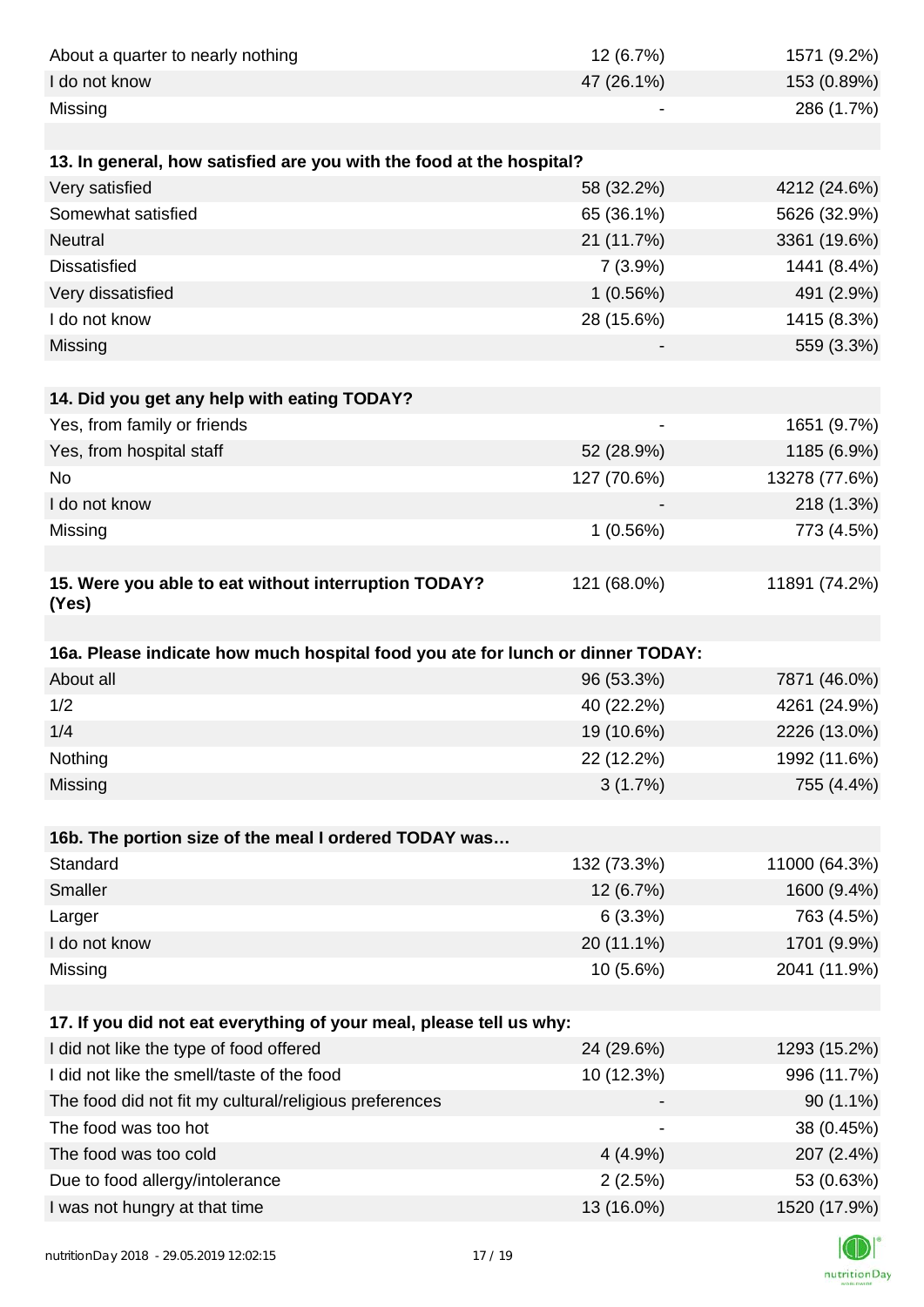| I do not have my usual appetite                                                      | 26 (32.1%)  | 2475 (29.2%) |
|--------------------------------------------------------------------------------------|-------------|--------------|
| I have problems chewing/swallowing                                                   | $9(11.1\%)$ | 478 (5.6%)   |
| I normally eat less than what was served                                             | $4(4.9\%)$  | 969 (11.4%)  |
| I had nausea/vomiting                                                                | 6(7.4%)     | 637 (7.5%)   |
| I was too tired                                                                      | 2(2.5%)     | 506 (6.0%)   |
| I cannot eat without help                                                            | 10 (12.3%)  | 141 (1.7%)   |
| I was not allowed to eat                                                             | 7(8.6%)     | 869 (10.2%)  |
| I had an exam, surgery, or test and missed my meal                                   | 10 (12.3%)  | 469 (5.5%)   |
| I did not get requested food                                                         | $1(1.2\%)$  | 93 (1.1%)    |
| No answer given                                                                      | 7(8.6%)     | 1161 (13.7%) |
|                                                                                      |             |              |
| 18. Enter the number of glasses/cups of the drinks you consumed in the last 24 hours |             |              |
| Water                                                                                | $2[1-4]$    | $3[2-5]$     |
| Tea                                                                                  | $3[1-4]$    | $1[1-3]$     |
| Coffee                                                                               | $1[0-1]$    | $1[1-2]$     |
| <b>Milk</b>                                                                          | $2[1-2]$    | $1[0-1]$     |
| Fruit juice                                                                          | $1[0-1]$    | $1[0-2]$     |
| Soft drinks                                                                          | $0[0-0]$    | $0 [0-1]$    |
| Nutrition drink                                                                      | $1[0-1]$    | $0[0-1]$     |
| Other                                                                                | $1[0-1]$    | $0 [0-1]$    |
|                                                                                      |             |              |
| 19a. Did you eat any food apart from hospital food<br><b>TODAY?</b>                  | 57 (32.2%)  | 4518 (28.8%) |
| 19b. If yes, what did you eat?                                                       |             |              |
| Sweet snacks                                                                         | $9(15.8\%)$ | 1302 (28.8%) |
| Salty snacks                                                                         | 12 (21.1%)  | 512 (11.3%)  |
| Homemade food                                                                        | 1(1.8%)     | 703 (15.6%)  |
| Fruits                                                                               | 26 (45.6%)  | 1730 (38.3%) |
| Dairy products                                                                       | 10 (17.5%)  | 471 (10.4%)  |
| Food delivered/restaurant                                                            | 1(1.8%)     | 191 (4.2%)   |
| Sandwich                                                                             | 5(8.8%)     | 282 (6.2%)   |
| Other                                                                                | 1(1.8%)     | 724 (16.0%)  |
|                                                                                      |             |              |
| 20. How has your food intake changed since your hospital admission?                  |             |              |
| Increased                                                                            | 13 (7.2%)   | 2508 (14.7%) |
| Decreased                                                                            | 34 (18.9%)  | 5344 (31.2%) |
| Stayed the same                                                                      | 115 (63.9%) | 7154 (41.8%) |
| I do not know                                                                        | 14 (7.8%)   | 1188 (6.9%)  |
| Missing                                                                              | 4(2.2%)     | 911 (5.3%)   |
|                                                                                      |             |              |
| 21. TODAY I feel                                                                     |             |              |
| Stronger than at admission                                                           | 42 (23.3%)  | 7275 (42.5%) |
| Weaker than at admission                                                             | 32 (17.8%)  | 3158 (18.5%) |
| Same as at admission                                                                 | 47 (26.1%)  | 4825 (28.2%) |
|                                                                                      |             |              |